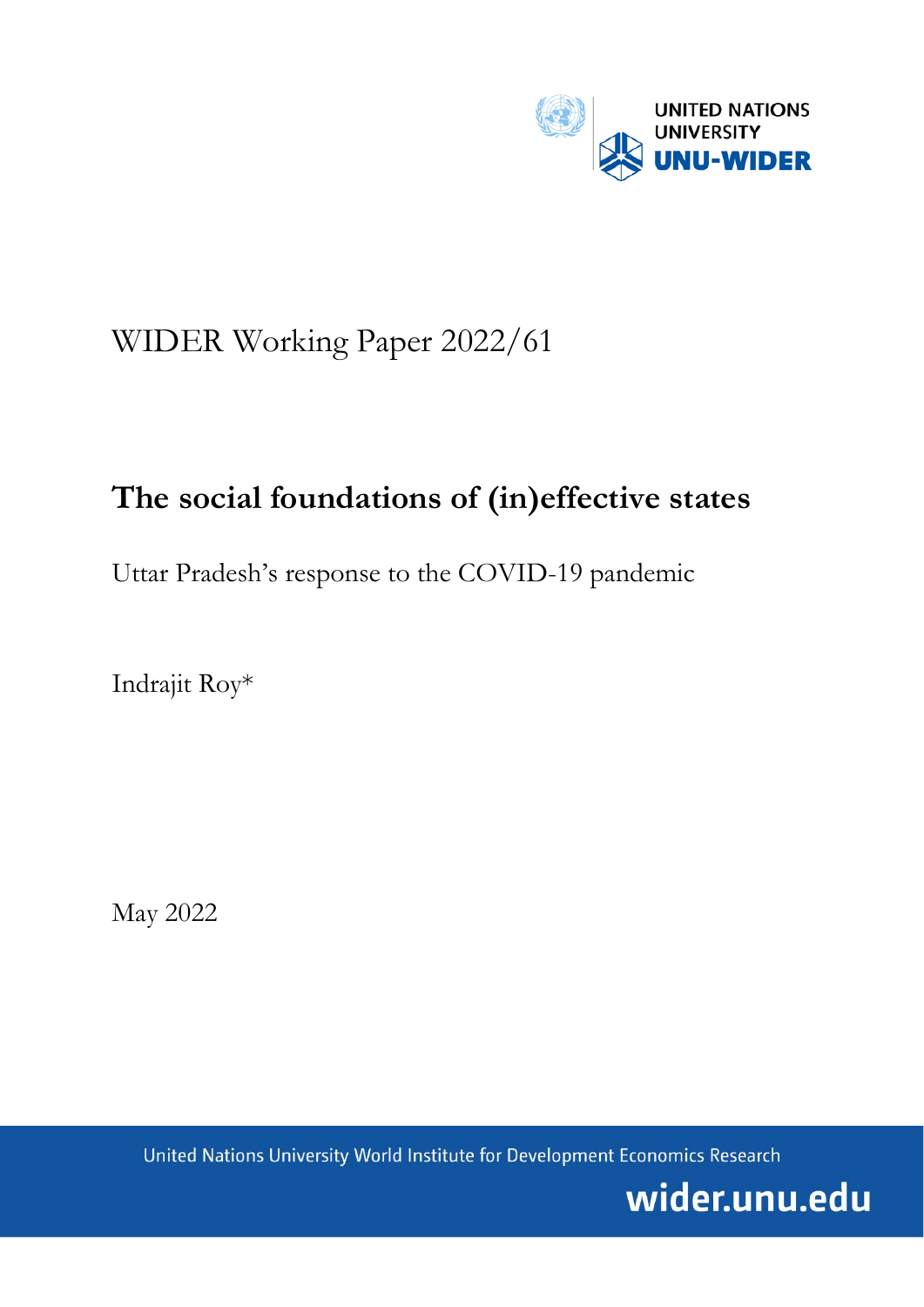**Abstract:** A rich and growing literature illustrates the paradox of COVID-19 responses by governments across the world. States with higher levels of authority and capacity have struggled to respond effectively to COVID-19, while states with low capacity and authority have been more effective in containing the pandemic. Subnational comparisons within India appear to support this worldwide finding, illustrated by the official data on pandemic management presented by the Indian state of Uttar Pradesh. Against such appearances, this paper questions the official presentation of the Uttar Pradesh data. Based on reportage from grassroots sources, this paper argues that Uttar Pradesh witnessed a significant extent of undercounting. However, the paper cautions against assumptions that undercounting of COVID cases and deaths in the state reflects poor state capacity. Quite to the contrary, the paper situates the growing capacity of the state in Uttar Pradesh within its historical context to suggest it improved legitimacy and authority as it transitioned from an 'elitist social coalition' between 1947 and 1989 to an 'inclusive social coalition' from 1989 to 2017. The poor management of the pandemic by the present government of the state cannot thus be attributed to factors such as weak state capacity, poor authority, or limited legitimacy. What explains this paradox of poor COVID management despite improved state effectiveness? This paper reflects on this paradox by highlighting the ideational commitment of the state government to crafting an 'ethnic social coalition' rather than responding to the social welfare needs of the population.

**Key words:** Uttar Pradesh, COVID-19, elitist social coalition, inclusive social coalition, ethnic social coalition, state effectiveness

#### **JEL classification:** I38

**Acknowledgements:** This paper draws on and builds on the arguments in: 'In Uttar Pradesh, Does Caste Politics Trump Human Development?' (*Hindustan Times*, [https://www.hindustantimes.com/analysis/in-uttar-pradesh-does-caste-politics-trump-human](https://www.hindustantimes.com/analysis/in-uttar-pradesh-does-caste-politics-trump-human-development-101645777180346.html)[development-101645777180346.html\)](https://www.hindustantimes.com/analysis/in-uttar-pradesh-does-caste-politics-trump-human-development-101645777180346.html) and 'Charting the Historial and Developmental Trajectory of Uttar Pradesh' (*The Wire*, [https://thewire.in/politics/uttar-pradesh-development-trajectory](https://thewire.in/politics/uttar-pradesh-development-trajectory-histry-politics)[histry-politics\)](https://thewire.in/politics/uttar-pradesh-development-trajectory-histry-politics).

Copyright © UNU-WIDER 2022

Information and requests: publications@wider.unu.edu

ISSN 1798-7237 ISBN 978-92-9267-192-1

#### <https://doi.org/10.35188/UNU-WIDER/2022/192-1>

Typescript prepared by Gary Smith.

United Nations University World Institute for Development Economics Research provides economic analysis and policy advice with the aim of promoting sustainable and equitable development. The Institute began operations in 1985 in Helsinki, Finland, as the first research and training centre of the United Nations University. Today it is a unique blend of think tank, research institute, and UN agency—providing a range of services from policy advice to governments as well as freely available original research.

The Institute is funded through income from an endowment fund with additional contributions to its work programme from Finland, Sweden, and the United Kingdom as well as earmarked contributions for specific projects from a variety of donors.

Katajanokanlaituri 6 B, 00160 Helsinki, Finland

The views expressed in this paper are those of the author(s), and do not necessarily reflect the views of the Institute or the United Nations University, nor the programme/project donors.

<sup>\*</sup> University of York, York, UK; [indrajit.roy@york.ac.uk](mailto:indrajit.roy@york.ac.uk)

This paper has been prepared as part of the UNU-WIDER research initiative on [COVID-19 impact and policy response across](https://www.wider.unu.edu/node/239529)  [Indian States,](https://www.wider.unu.edu/node/239529) which is a component of the project [The state and statebuilding in the Global South –](https://www.wider.unu.edu/node/237413) international and local [interactions.](https://www.wider.unu.edu/node/237413)

UNU-WIDER employs a fair use policy for reasonable reproduction of UNU-WIDER copyrighted content—such as the reproduction of a table or a figure, and/or text not exceeding 400 words—with due acknowledgement of the original source, without requiring explicit permission from the copyright holder.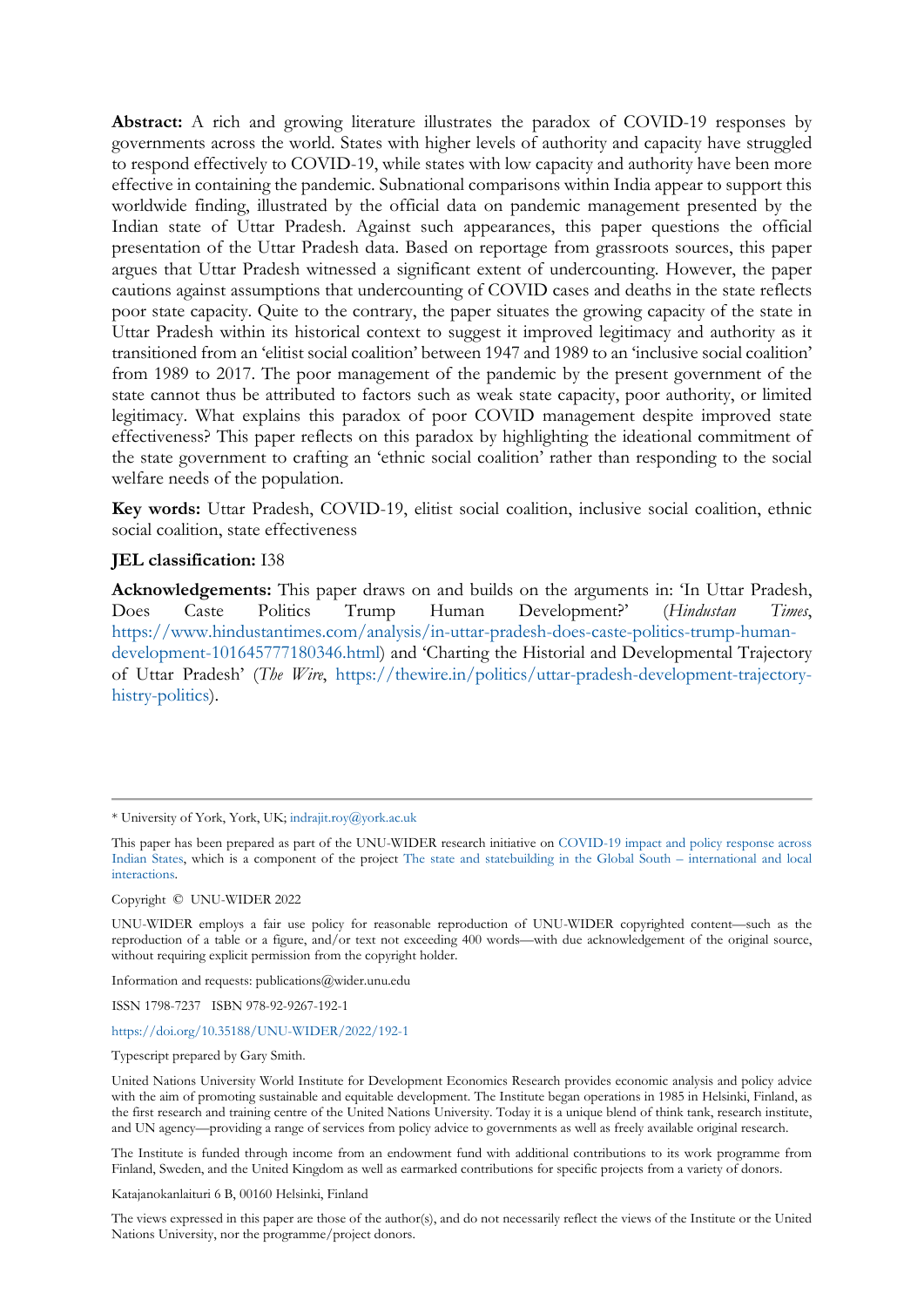# **1 The problem**

The COVID-19 pandemic has directed attention to the role and diverse capacities of national state institutions (e.g., Ang 2020; Fukuyama 2020; Gisselquist and Vaccaro 2021; Mao 2021; Patterson and Balogun 2021). Less research attention has been paid in this body of work to the role of the state at the sub-national level, with some key exceptions (e.g., Basu and Mazumder 2021; Imai et al. 2021; Kujur and Goswami 2020). However, as Gisselquist and Vaccaro (2021) note, in many countries sub-national state institutions play decisive roles and have significant independent influence on pandemic response and outcomes. Variations in pandemic responses across Indian states appear to bear out the importance of sub-national institutions, as the data suggests that states with relatively weak capacity and authority are more effective at responding to COVID.

This paper critically examines the suggestions that states with relatively weak effectiveness have responded better to COVID. It does so by drawing on the example of Uttar Pradesh (UP), which reported considerably better outcomes in terms of managing COVID than many other Indian states. It questions the official presentation of the data based on grassroots reportage that suggests a significant extent of undercounting. However, the paper cautions against assumptions that undercounting of COVID cases and deaths in the state reflects poor state capacity. Quite to the contrary, the paper situates the growing capacity of the state in UP within its historical context to suggest it has improved legitimacy and authority since at least 2007. The poor management of the pandemic by the present government of the state cannot thus be attributed to factors such as weak state capacity, poor authority, or limited legitimacy. What explains this paradox of poor COVID management despite improved state effectiveness? The paper reflects on this paradox by highlighting the ideational commitment of the state government to crafting an ethnic state rather than responding to the social welfare needs of the population.

## **2 The scope, arguments, and contributions of this paper**

The paper begins by critically investigating the claim that Indian states with lower effectiveness managed COVID better than those with higher effectiveness. It does so by drawing on the case of UP, which has become widely celebrated as a model state in its response to the pandemic. After discussing the official presentation of data, the paper notes the extent to which cases and deaths due to COVID in UP were likely to be underreported. As this paper demonstrates, a reliance on official figures underestimates the number of deaths in the state as well as the sheer human tragedy that played out in UP during the pandemic. Death tolls were allegedly underreported, as unearthed by journalists and investigators through use of alternative resources. Stories abounded of unreported cases and uninvestigated deaths in the rural hinterlands, lending credence to voices critical of the state government's response to the pandemic. The toll of the pandemic in the state is likely much higher than has been officially reported.

Was the high number of cases and deaths in UP the result of historically low state effectiveness? While it is tempting to respond in the affirmative, this paper cautions against such a response. Situating state effectiveness in UP within the broader historical context of state formation in the region, the paper highlights its *growing* authority, capacity, and legitimacy since at least 2007. That year, a social coalition led by Ms Mayawati (who uses only her first name), a politician from one of India's historically oppressed Dalit (discriminated against as 'untouchable') community, gave the state its first elected government to last an entire term. Human development indices have continued to improve since then, explaining the preparedness and response of the state vis-à-vis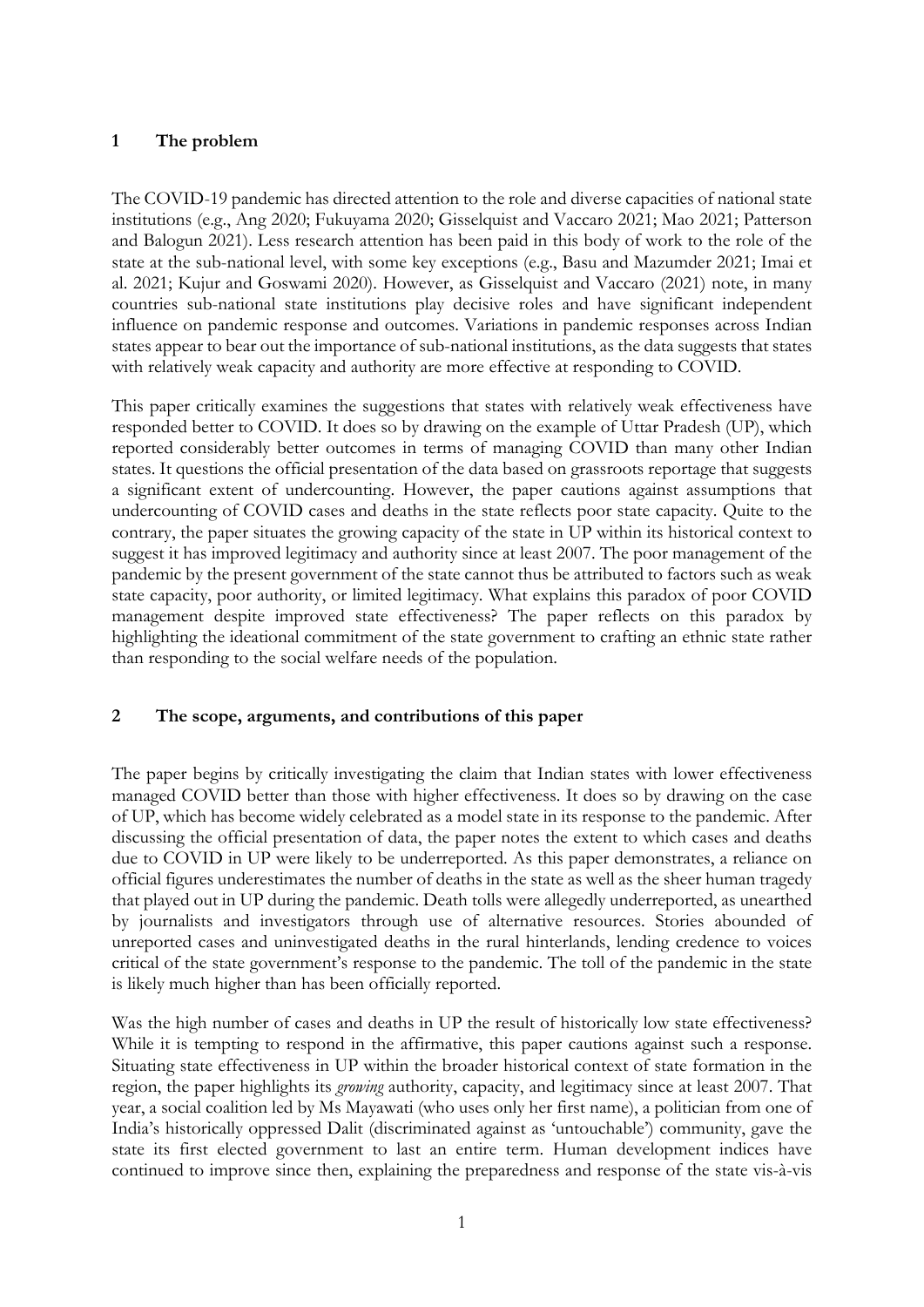the COVID pandemic. The elitist social foundation that underpinned the state in UP made way for an inclusive social foundation.

To be sure, state capacity in UP continues to lag some of the more-developed states of the Indian Union, especially those in the west and the south of the country. In terms of key indicators of state capacity, such as per capita gross state domestic product, the state remains relatively weak in comparison to these other more-developed states. But in comparison to its own lacklustre past performance and the performance of its neighbours in the Hindi heartland, state capacity in UP has demonstrated continuous improvement since 2007. The state's poor management of COVID cannot be attributed to historically low levels of state effectiveness.

What, then, explains the abysmal management of COVID in UP, despite improved state effectiveness? This paper notes the emergence of an 'ethnic social coalition' that now underpins the state in UP. This 'ethnic social coalition' is in turn fostered by the ruling party and cultivated by the government, which has been in power since 2017. The state's ideational commitment to crafting an ethnic state in which the dominance of one social group over the other is cemented trumps its commitment to public welfare, as the tragedy that unfolded in UP during the summer of 2021 illustrated.

This rest of this paper is structured along three main sections. Section 3 opens with a consideration of the data pertaining to the state government's response to COVID in UP. It reports official data before considering the criticisms levelled against that data, thus urging us to be cautious about accounts that celebrate the state's management of the pandemic. This section closes by asking whether the poor management of the pandemic can be attributed to historically low state capacity in UP. Section 4 argues against this proposition by locating the growing capacity of the state in UP within a broader historical context. It identifies the election in 2007 of Ms Mayawati, a Dalit politician who sought to build an inclusive cross-caste alliance. This inclusive social foundation not only heralded a departure from the elitist social foundations that had marked previous governments, but also gave the state a level of political stability it had not enjoyed since Independence in 1947. This section describes improvements in key human development indices under her and her successor government, which was also based on a cross-communal alliance of a different sort, but which was inclusive nevertheless. Section 5 reflects on the puzzle of poor pandemic management in a state with increasing state effectiveness. It resolves the puzzle by pointing to the ethnic social foundation of the state in UP since 2017, which was ideationally committed to crafting an ethnic state rather than responding to public welfare. Section 6 concludes.

# **3 COVID response in UP**

## **3.1 UP's response to COVID: official data**

The state's first encounter with the pandemic was recorded on 5 March 2020, when a middle-aged man with a travel history to Iran tested positive. By 15 March, 12 cases had been recorded. On 17 March 2020 the state government ordered the closure of educational institutions, cinema halls, shopping malls, cinema halls, tourist venues, and gyms for 15 days. A three-day lockdown was declared across 15 districts of the state on 22 March 2020. By 24 March, Prime Minister Narendra Modi announced a nation-wide lockdown for 21 days, which of course included the entire state of UP. Violators of the lockdown were threatened with the strictest of punishments, with state government invoking the National Security Act, the Epidemic Act, and the Disaster Management Act against them. The lockdown began to be phased out from June 2020.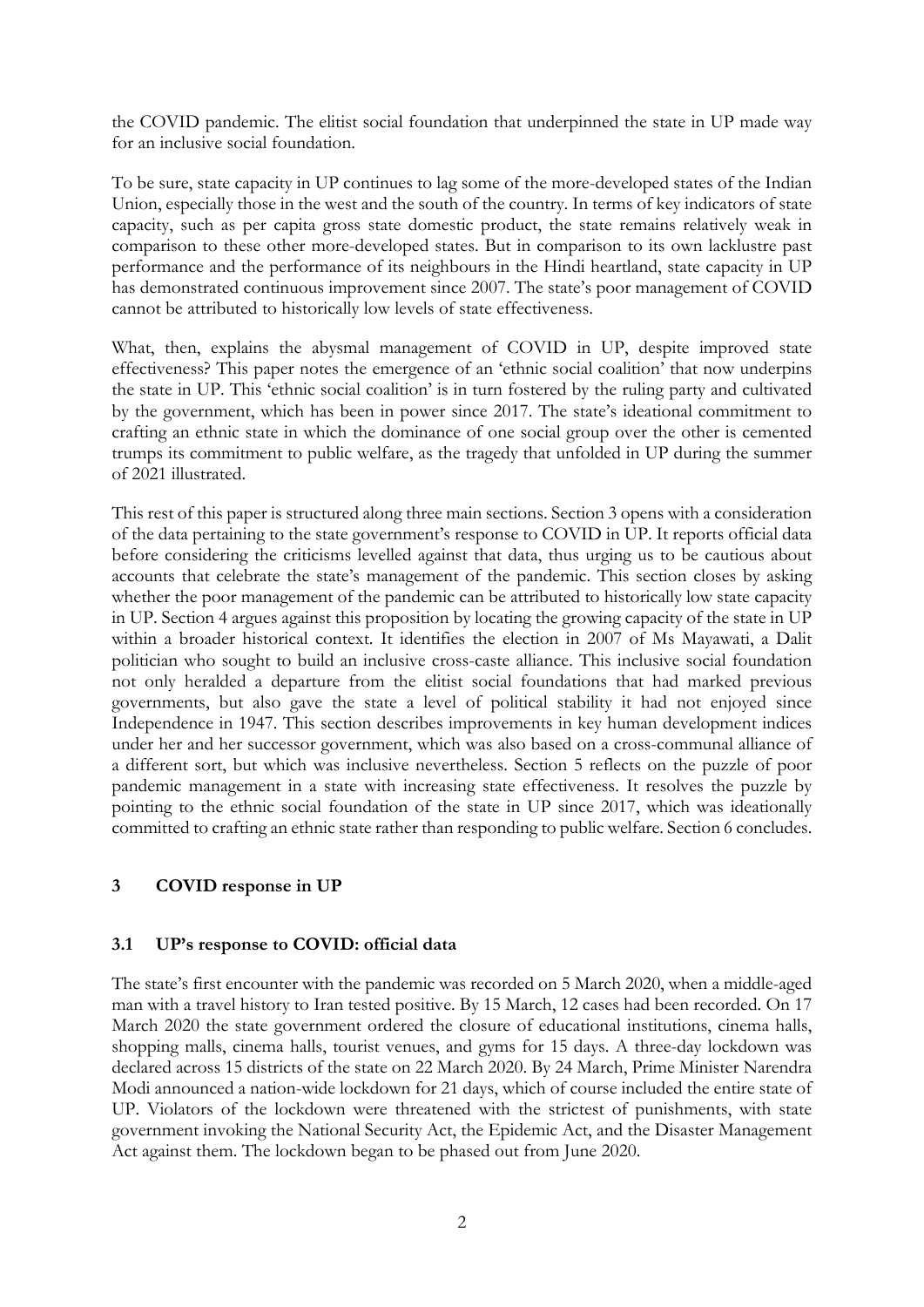By 31 March 2021, the state had recorded almost 600,000 cases across its jurisdiction and 8,790 deaths. [1](#page-4-0) Its case fatality rate (CFR) was among the lowest in the country. Although testing figures as a proportion of the population were relatively low, in absolute terms they were the highest in the country.

The state government's response to the first year of the pandemic invited much appreciation. Over April and May 2020, Chief Minister Adityanath (he uses only his first name) had instructed officials to ferry migrant workers stranded in neighbouring states back home. By the end of May 2020, almost 400,000 migrant workers had returned to the state on buses and trains operated by the state government. The government made direct bank transfers to daily wage labourers. Furthermore, the Mahatma Gandhi National Rural Employment Guarantee Act was augmented through further transfers so that rural households could gain employment and wages. Later in the year, the state government transported at public expense students from UP stranded in other states, back to their homes. The World Health Organization praised the State's 'exemplary' efforts at COVID management (NDTV 2020, 17 November).

However, from April 2021 India was overwhelmed by the second wave of COVID-19. UP was no exception: the number of cases and deaths spiked. Even so, the state government earned accolades from the WHO in its efforts to stem the spread of COVID (WHO 2021, 7 May ). Official monitoring teams traversed almost 100,000 villages over five days, visiting homes to test people for COVID-19 using rapid antigen tests (RATs). Almost 15,000 such teams—each comprising two people—were deployed. Consequently, the number of cases and deaths recorded officially remained limited. The state's response came to be celebrated as exemplifying a 'UP Model' (IIT Kanpur 2021). The WHO noted the rapidity with which 141,610 government teams and 21,242 supervisors moved across the state's 97,941 villages to test the entire population of the state within five days, 5–10 May. Each team tested people with COVID-19 symptoms using RAT kits, isolating individuals who tested positive and giving them advice on disease management. All contacts of those testing positive were also quarantined and tested by the rapid response team using the RT-PCR (reverse transcription polymerase chain reaction) at home test. Two mobile vans were allocated to each block within a district in the state to test people with symptoms, even as routine sample collection and testing continued at community health centres.

The comparative data<sup>[2](#page-4-1)</sup> suggest that UP had among the lowest rates of confirmed cases (760 per 100,000) and deaths (10 per 100,000) in the country as of October 31, 2021. The CFR was also relatively low (1.3 per cent). The state tested 37,200 people per 100,000 and fully vaccinated 14.5 per cent of the population. These figures, while lacklustre in themselves, are impressive indeed when weighed against the fact that the per capita net state domestic product (NSDP) is the second lowest in the country (after Bihar). Compared to its neighbouring states in the infamous BIMARU cluster of northern India (see Table 1), the state's response to COVID appeared noteworthy.

<span id="page-4-0"></span><sup>1</sup> [https://www.ndtv.com/coronavirus.](https://www.ndtv.com/coronavirus)

<span id="page-4-1"></span><sup>2</sup> All data in this section have been drawn fro[m https://www.covid19india.org.](https://www.covid19india.org/)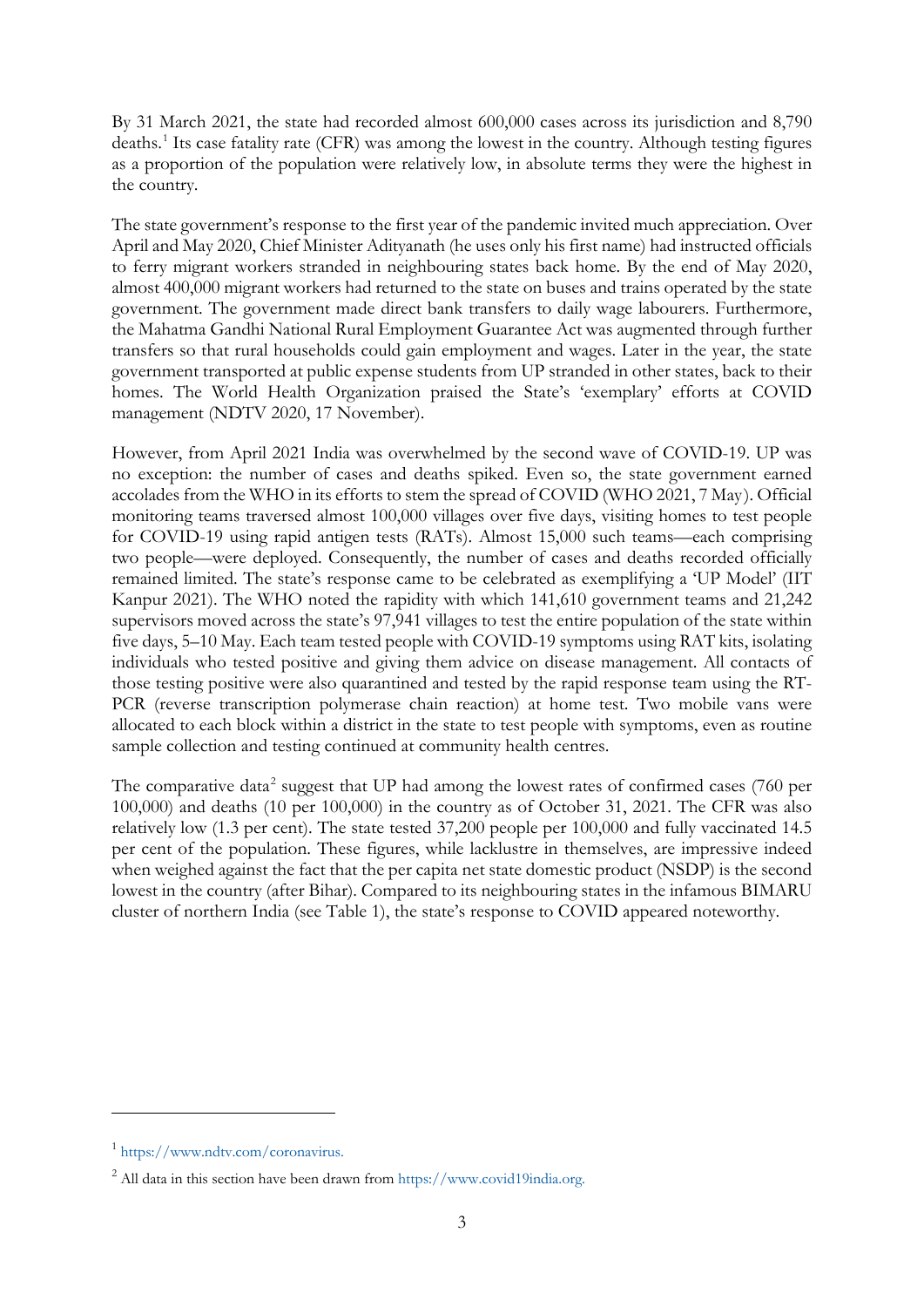Table 1: COVID-19 in UP: a comparative perspective

| <b>State</b>   | Confirmed<br>cases<br>per 100,000 | Deaths per<br>100.000 | CFR (%) | Testing per<br>100,000 | Fully<br>vaccinated<br>(%) | NSDP per capita,<br>2018-19 |
|----------------|-----------------------------------|-----------------------|---------|------------------------|----------------------------|-----------------------------|
| Uttar Pradesh  | 760                               | 10                    | 1.3     | 37,200                 | 14.5                       | 62,625                      |
| Bihar          | 608                               | 8                     | 1.3     | 42,300                 | 15.4                       | 40,715                      |
| Jharkhand      | 932                               | 14                    | 1.5     | 42,700                 | 14.9                       | 75,421                      |
| Madhya Pradesh | 964                               | 13                    | 1.3     | 24,700                 | 25.3                       | 90,487                      |
| Chhatisgarh    | 3,502                             | 47                    | 1.3     | 47,700                 | 25.6                       | 982,54                      |
| Rajasthan      | 1,235                             | 12                    | 0.9     | 19,200                 | 26.0                       | 107,890                     |

Source: author's compilation based on data from [https://www.covid19india.org](https://www.covid19india.org/) and RBI (2020).

#### **3.2 The official response: critical voices**

However, the official counting of cases in UP is widely regarded as inadequate (India Today 2021, 30 July). The report celebrating the state government's achievements was criticized for its dishonesty (The Wire 2021, 20 October). Indeed, UP was upheld as an example of what *not* to do during a pandemic (Foreign Policy 2021, 28 May) as reports trickled out about the extent of the carnage caused by COVID (BBC News 2021, 20 April). Intrepid investigators reported on the bodies of people dying due to COVID-19 that were left to float in the river Ganga (BBC News 2021, 19 May). Other accounts showed bodies wrapped in saffron shrouds buried on the sandbanks of the same river, ironically the region's holiest (NDTV 2021, 13 May).

There were many reasons to be sceptical of the official data from UP. Health infrastructure remains woefully inadequate compared to other states, especially in the south. Furthermore, the state held elections to its rural local governments, the Panchayats, during April 2021. The elections were held in four phases and, as is common practice in India, school teachers were deployed on polling duty. The UP Primary Teachers Association estimated that over 2,000 teachers lost their lives on polling duty due to COVID-19, deaths that were not captured in official figures (First Post 2021, 21 May). One report estimated that the death toll in 24 of the state's 75 districts was 43 times that of the official death toll (Article 14 2021, 21 June). Undercounting was rife in UP (The Print 2021, 30 July). These figures compel us to be wary of uncritically accepting the official data on COVID-19 casualties in the state.

That undercounting occurred across Indian states is well established. However, the scale of undercounting in UP was among the highest in the country. Figure 1 compares the scale of underreporting in UP with other Indian states, with UP near the top in terms of incidence of underreporting. It is based on the fourth sero-prevalence survey undertaken by the Indian Council of Medical Research (ICMR) to estimate the number of cases in the population who have antibodies against COVID-19. Sero-prevalence surveys are used as indicators of the proportion of the population that may have previously been infected with COVID-19.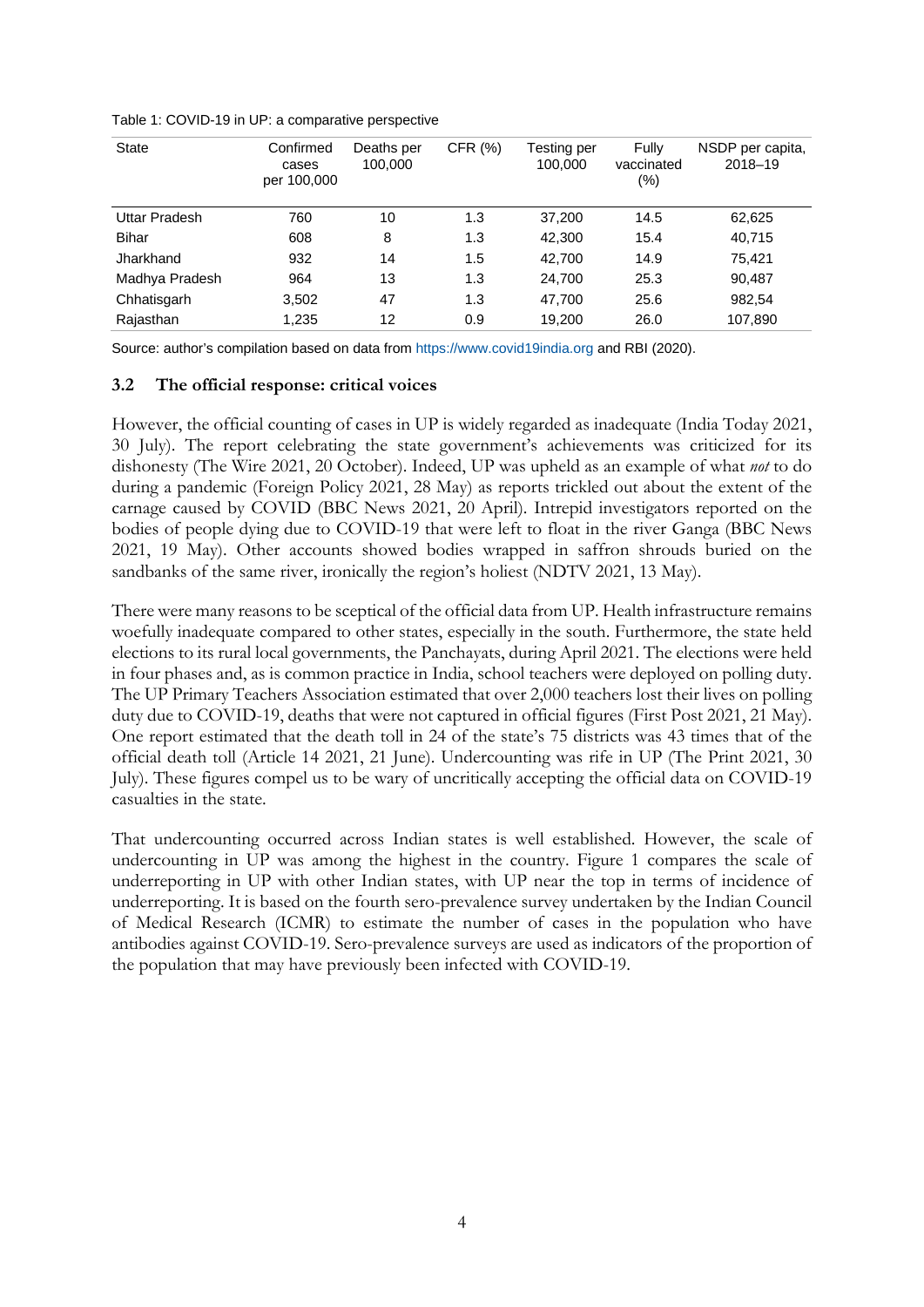

Figure 1: Extent of underreporting in selected Indian states, as of May 31, 2021

Source: author's compilation based on data from The Print (2021, 30 July).

As we can see in Figure 1, which estimates the number of cases missed for every detected case, underreporting was rife across India. For every case detected in the country, 33 others were missed by the system. In some states, such as Goa, the undercounting factor was as low as six—which means that for every case detected, six cases were missed. By contrast, in UP the undercounting factor was as high as 100: for every case detected, the system missed 100 cases.

## **4 Political development and state effectiveness in UP**

It is tempting to attribute UP's poor management of the COVID pandemic to ineffective state governance. After all, a rich literature suggests that UP's low achievements in human development results from such factors as low state capacity, a lack of legitimacy, and an inability of the state to exercise its authority that has characterized the state's politics since Independence. In this vein, Atul Kohli (2012) argues that neopatrimonialism has stymied the developmental efforts of the state in UP since Independence. Kanchan Chandra (2003) contends that the tendency of the state's political parties to represent specific caste groups (what she calls 'ethnic politics') inhibits its ability to deliver development for all.

This section situates UP's COVID response within its broader history of political development. As we shall see, UP witnessed a succession of state governments that were marked by elitist social foundations. This elitist social foundation undermined the legitimacy of the state government. Consequently, its effectiveness in implementing development programmes was hindered, lending partial credence to Kohli's (2012) argument about neopatrimonialism inhibiting development in the state. However, this elitist foundation began to be eroded after 1989. Although political instability remained rife, the neopatrimonialism that marked the first four decades of postcolonial politics in the state faced assaults. The emergence of new political parties that challenged the dominance of privileged castes in the state's polity arguably exacerbated political instability, with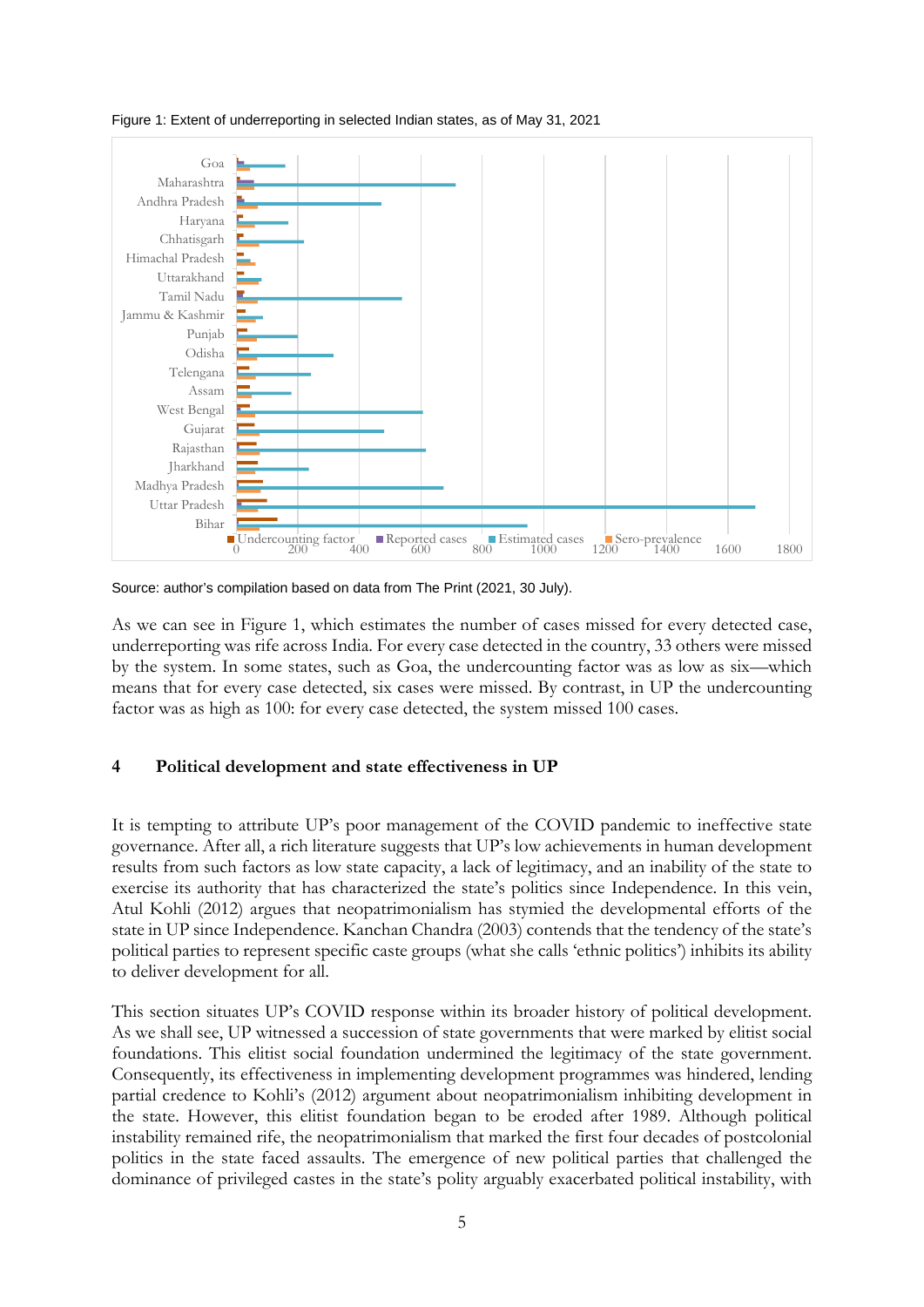adverse repercussions for human development outcomes. Since 2007, however, UP has enjoyed political stability not seen in its postcolonial history. Moreover, at least between 2007 and 2017, the state governments were based on a broader-based inclusive social foundation than before. This inclusive social foundation enabled the state to enhance its capacity and authority, as reflected in the improved human development outcomes since 2007.

# **4.1 The inheritance of an elitist social coalition: UP 1947–89**

UP was established as the United Provinces of Agra and Oudh under the colonial administration in 1902. Sprawled across the Indo-Gangetic plains of northern India, UP emerged as the hotbed of the anti-colonial struggle led by the Congress Party. As India inched closer to independence, UP's Congress leaders saw for themselves a greater role in national politics. With the partition of Bengal, UP emerged as the largest province of postcolonial India, its leaders determined to shape the politics of the country. The result was neglect of development within the state.

The Congress Party dominated UP politics for the first two decades after Independence, mirroring the national trend. Its leadership was almost entirely in the hands of the self-styled 'upper castes'. As Jaffrelot and Verniers (2012) shows, although 'upper castes' comprised only 20 per cent of the population, they constituted almost 60 per cent of the UP Vidhan Sabha, the legislative assembly responsible for governing the state. Furthermore, the Congress chief ministers of UP tended to be accountable to the national leadership of the party rather than to their constituents. Therefore, although the Congress Party won decisive majorities in legislative assembly elections held in 1952, 1957, and 1962, no chief minister completed a full term in the state. The 'upper caste' dominance of the UP Vidhan Sabha, coupled with the upward accountability of the state cabinet, contributed to continued neglect of development in the state.

UP entered an extended period of political instability after 1967. The Congress Party lost power. The Bharatiya Lok Dal, led by the farmers' leader, Charan Singh, formed the state government for a brief period. Charan Singh was the first chief minister of the State who came from outside the elitist 'upper caste' profile of previous chief ministers. However, this government was short-lived, and soon the Congress Party returned to power. Over the next two decades, power in the state oscillated between the Congress Party and rival political parties. Although the social profile of the UP Vidhan Sabha became more representative of the state's population, political instability in the state made it impossible for any meaningful investment in its development.

Upper caste dominance of the state's politics continued virtually unchallenged until 1989. Of the 12 chief ministers who assumed leadership of the state between 1947 and 1989, as many as ten were from the 'upper castes'. Each one of them was from the Congress Party, while the two chief ministers from outside this elitist social profile were both from non-Congress opposition parties.

# **4.2 Disrupting the elitist social coalition: UP 1989–2007**

This elitist social basis of UP's politics was disrupted in 1989. The Congress Party collapsed in the Vidhan Sabha elections that year. The Janata Dal emerged as the single largest party in the state and Mulayam Singh Yadav was appointed chief minister. Among Yadav's boldest, if politically costly, decisions was to defend a controversial mosque in the temple town of Ayodhya. In October 1990 (mostly 'upper caste') Hindu devotees under the leadership of the emergent Bharatiya Janata Party (BJP) defied court orders and descended upon the mosque, threatening to destroy it and build a temple in its stead. Yadav ordered troops to fire into the illegal assembly of devotees, thus upholding the law. His actions endeared him to the state's beleaguered Muslim minority as well as his own Yadav community, but alienated the 'upper caste' communities for decades to come.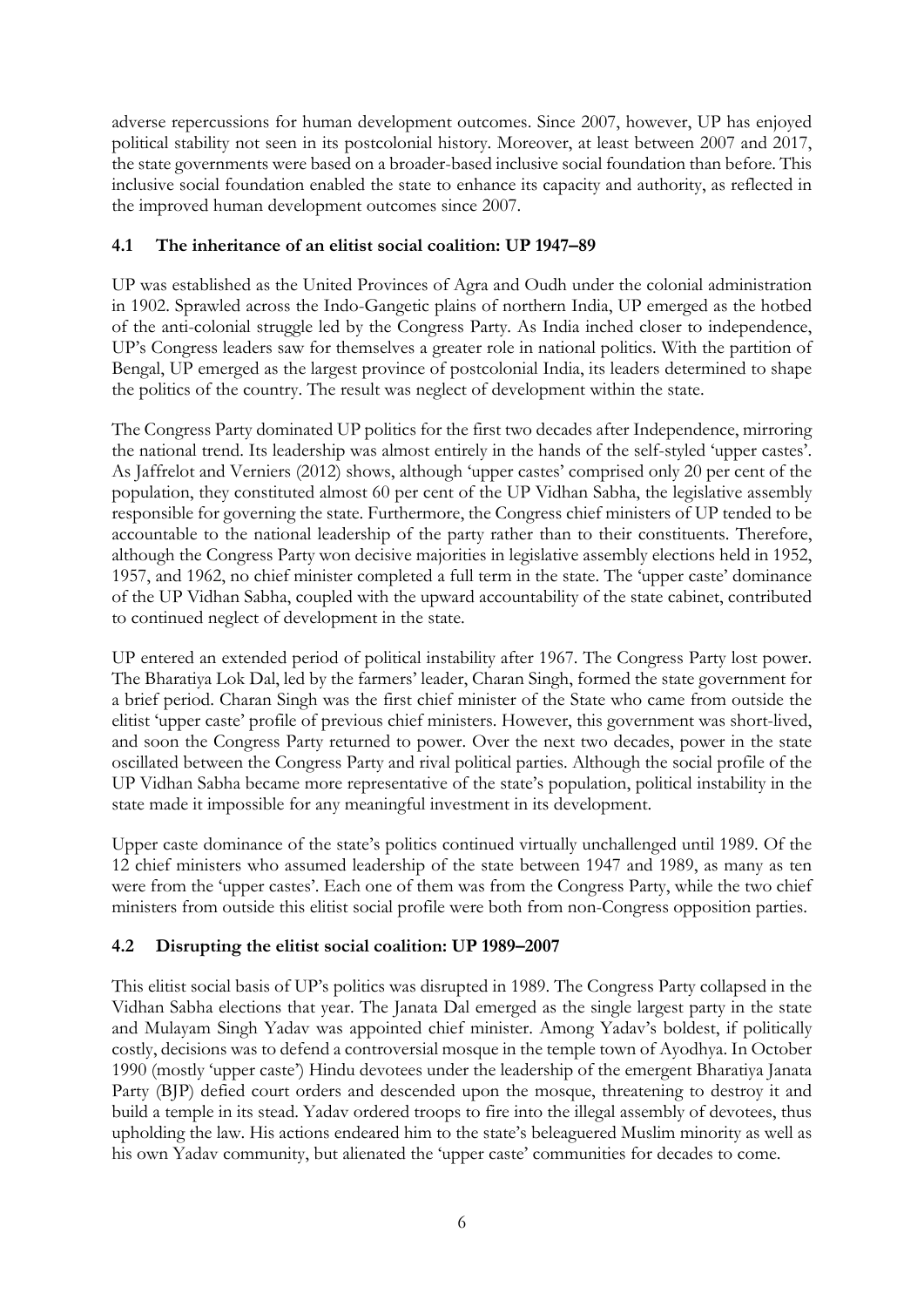Yadav was born into a community disparaged as 'lower caste' and officially categorized as Other Backward Class (OBC). Yadav embraced his OBC identity and espoused a politics that explicitly sought to advance OBC interests. He lent his weight to emerging demands for affirmative action in favour of OBCs across India and emerged as a key OBC leader in the country. Yadav's emergence diversified the social profile of chief ministers to govern UP. In 1993 he allied with the Bahujan Samaj Party (BSP), a party that emerged from the anti-caste social movement in the state to advance the claims of Dalits, historically oppressed as "untouchable" in the caste order. Although that alliance was short-lived, it brought the BSP electoral gains and Ms Mayawati took over the reins of power to become the first Dalit chief minister of the state in 1995.

However, political instability continued to mar the state. Power continued to rotate between Yadav's Samajwadi Party, the BJP, and the BSP as no government lasted its full term. This cycle was broken only in 2007, when the BSP under Ms Mayawati won a decisive electoral majority and took power in the state.

## **4.3 Breaking the mould: inclusive social coalitions, 2007–17**

The BSP's absolute majority in UP has been attributed to its inclusive social coalition. Unlike its rivals, the BSP sought to build a rainbow coalition that included Dalits, 'upper castes', and Muslims. It also sought to include the majority of the 'lower castes', except for the Yadavs, who were identified as being beholden to rival Mulayam Singh Yadav. The rainbow coalition forged by the BSP was like the social coalitions that fuelled electoral support for the Congress Party in the early decades after Independence. However, two differences were crucial. One, unlike the state leadership of the Congress that held office at the pleasure of the party's national leadership, Chief Minister Mayawati was also the national president of the BSP. Unlike chief ministers affiliated with the Congress Party, she was not accountable to the national capital but to her electorate. Two, unlike the elite 'upper caste' leadership of the Congress, the BSP's leadership was self-consciously Dalit. As a party committed to improving the well-being of Dalits, or those worst-off in UP society, the BSP also realized the impossibility of doing so without a modicum of support from other social groups. This inclusive vision was outlined by its campaign slogan, *sarvajan hitay, sarvajan sukhay*, which in English translates into 'may everyone benefit, may everyone be prosperous'.

With an eye on improving life for Dalits, the BSP took development very seriously (Business Standard 2013, 21 January). Ms Mayawati introduced and implemented a housing scheme for the urban poor. Of the 100,000 housing units promised, over 90,000 were constructed by the time her tenure as chief minister ended in 2012 (Scroll.in 2014, 19 April). She also inaugurated an integrated rural development programme to supply water, electricity, and roads in villages with Dalit majorities (The Hindu 2007, 14 September). Almost 25,000 villages across the state saw improvements within their jurisdictions, and even her worst critics admitted there had been some development compared to previous regimes (Business Standard 2021, 20 January). Even as the BSP government remained unable to introduce structural reforms that would transfer more productive assets to Dalits, its development programmes did reach populations that had hitherto been largely marginalized (Independent 2008, 4 February). Learning from the experience of neighbouring Bihar, the state government distributed one million bicycles to girls across the state in a bid to improve their access to schooling and general mobility (India Today 2011, 12 November). However, allegations of corruption overshadowed the developmental interventions introduced under her tenure and Ms Mayawati was voted out of power in 2012.

The new government was formed by the Samajwadi Party (SP), led by Akhilesh Yadav, son of Mulayam Singh Yadav. The SP borrowed a page from the BSP's success at forging social coalitions. It cemented the Yadav–Muslim coalition that lay at the foundation of his party's ideology with support from the 'upper castes'. Muslim representation in the UP Vidhan Sabha was at its highest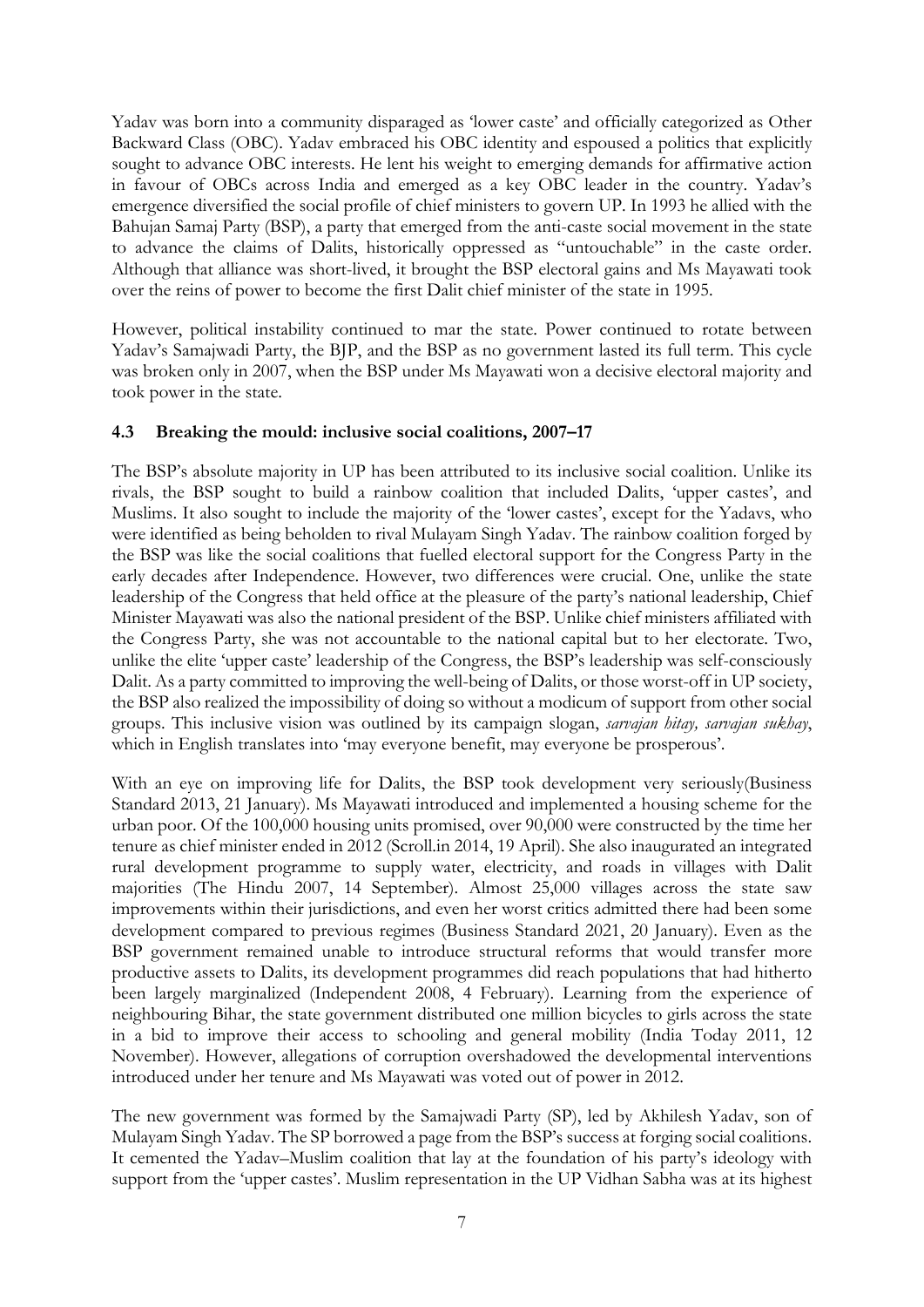since Independence, and more closely reflected the community's population than ever before. Although Yadav scrapped many schemes introduced by Ms Mayawati, he also introduced several social welfare programmes, including housing subsidies, pensions, and unemployment allowances. Furthermore, he distributed 1.5 million laptops to students who completed their secondary and senior secondary education across the state. But perhaps the highlight of Yadav's chief ministership was the successful eradication of polio in the state. As of 2013 the state had not reported a single case of polio, a major milestone in global health improvement. The involvement of Muslims in the SP's social coalition helped to overcome worries from community members that the polio vaccine was aimed against them.

The social foundations of India's national government were also considerably more diverse than the elitist Congress governments of the past. In 2004, the Congress-led United Progressive Alliance (UPA) was voted into power. Although the Congress Party was its most important constituent, it was no longer the dominant force it once was, and relied upon coalition partners to form the UPA government. Between 2004 and 2009 it relied on its communist allies to sustain the government. After the communists withdrew support in 2019 it depended on support from the SP and the BSP (among other state-level parties such as West Bengal's TMC and Bihar's RJD) to run the government. The UPA actively responded to the development challenges of state governments run by its constituents and allies.

# **4.4 Improved human development indicators in UP since 2007**

The human development outcomes of the inclusive social coalitions that governed UP between 2007 and 2017 are clearly discernible. Several of these outcomes pertain directly to the effectiveness of the state in delivering services. In this section I draw on a comparison of data from the National Family Health Surveys (NFHS) 3 and 4. NFHS-3 pertains to data collected in 2005–06, just a year before the BSP came to power in UP. NFHS-4 data pertains to the period 2015–16, or a year prior to the SP losing power in UP. Both sets of data offer useful insights into the changes in human development in the state through the inclusive governments of the BSP and SP. For example:

- the proportion of children under five years old whose births were registered increased from a mere 7 per cent in 2005–06 to over 60 per cent (Figure 2)—among UP's neighbours, only Bihar has a similar track record;
- the proportion of births in a public facility similarly increased from 6.6 per cent in 2005– 06 to over 44 per cent in 2015–16 (Figure 3);
- immunization rates improved (Figure 4);
- mortality rates were reduced (Figure 5); and
- a larger proportion of women reported a follow-up visit from a paramedic after delivery (Figure 6).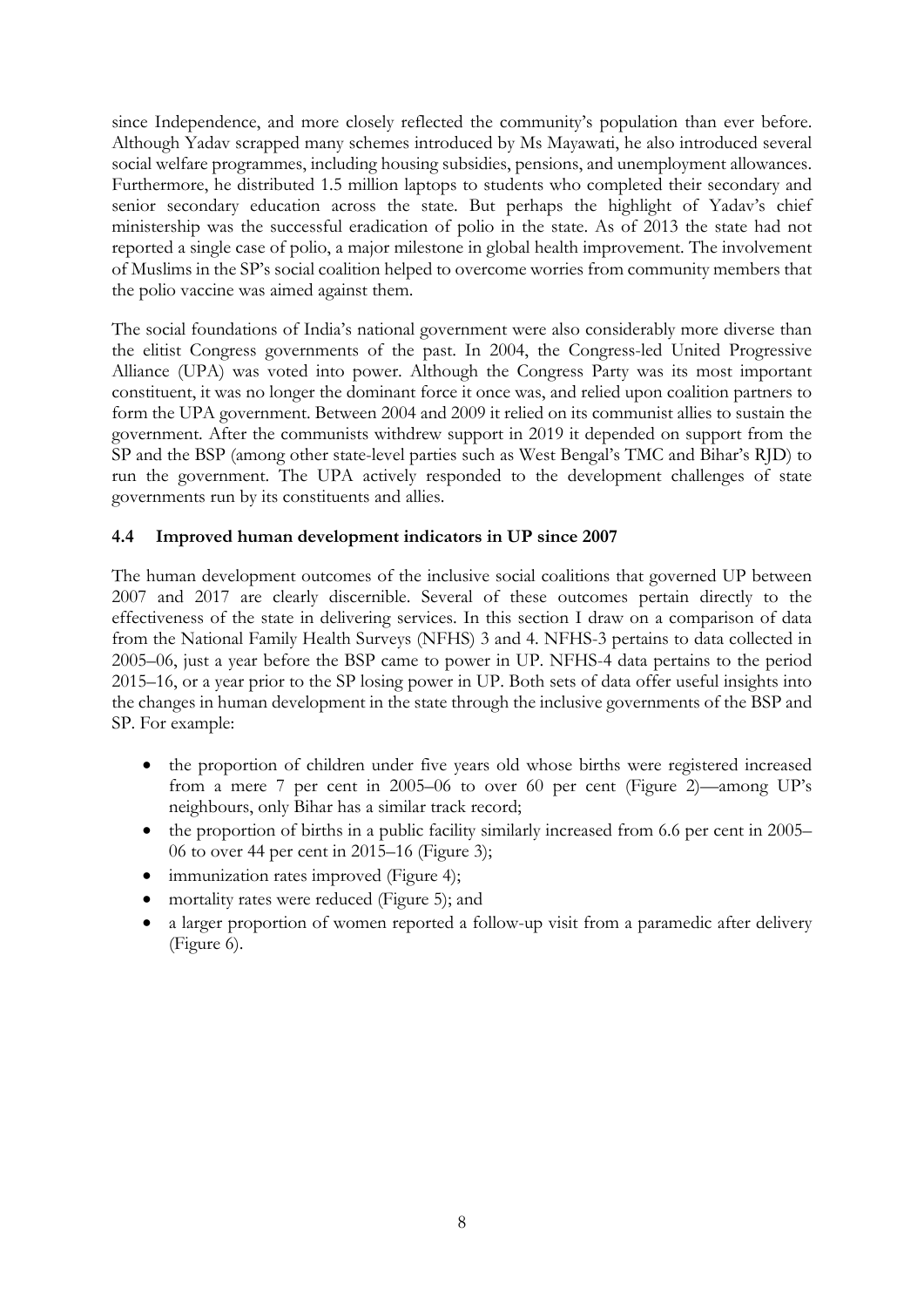

Figure 2: Under-fives registration in BIMARU states

Source: author's compilation based on NFHS-3 and NFHS-4.



Figure 3: Births in public facilities in BIMARU states

Source: author's compilation based on NFHS-3 and NFHS-4.



Figure 4: Immunization rates in BIMARU states

Source: author's compilation based on NFHS-3 and NFHS-4.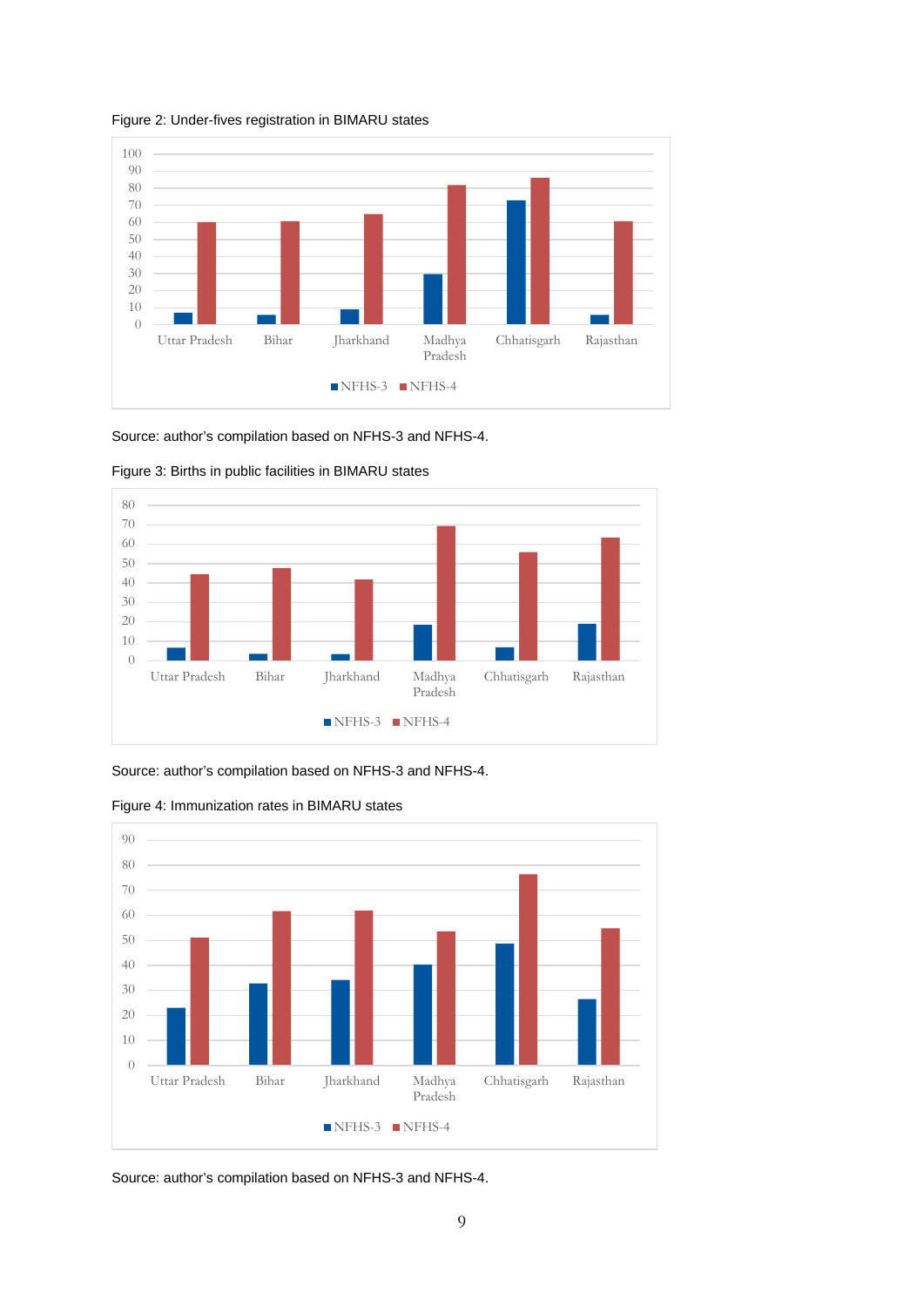



Source: author's compilation based on NFHS-3 and NFHS-4.



Figure 6: Women receiving postnatal care from health personnel within two days of delivery

Source: author's compilation based on NFHS-3 and NFHS-4.

Indicators of human development pertaining to women's status also registered improvements. Women's literacy rates increased to 61 per cent, the second highest among the BIMARU states, behind only Chhattisgarh (Figure 7). The proportion of women with at least ten years of education also increased, placing UP ahead of the other BIMARU states.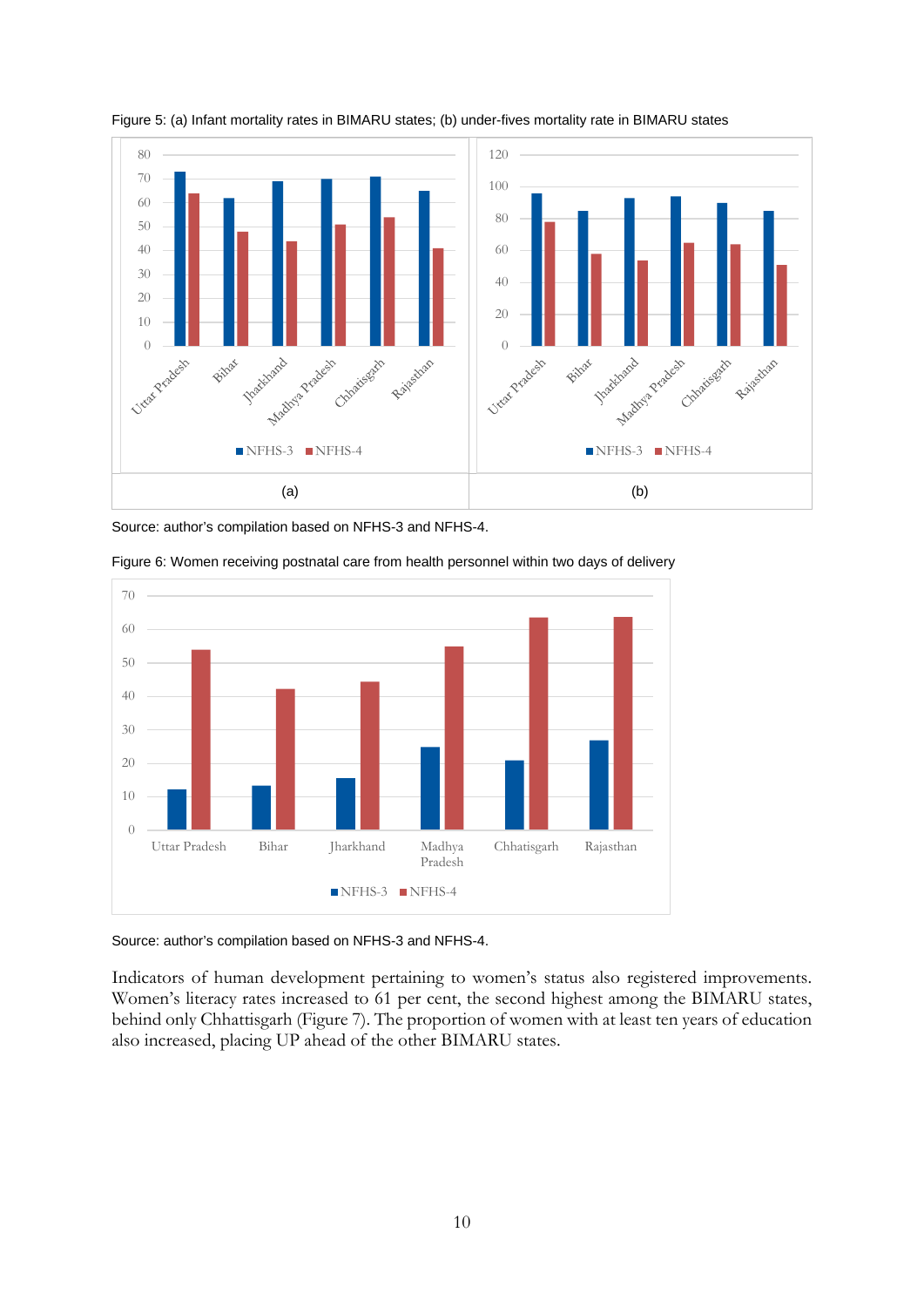

Figure 7: (a) Literacy rates among women; (b) percentage of women with 10+ years of schooling

Source: author's compilation based on NFHS-3 and NFHS-4.

Between 2005 and 2016, UP reduced the incidence of multidimensional poverty by almost 28 percentage points, from 68.8 per cent to 40.8 per cent (Figure 8). Given the size of the state and its enormous social heterogeneity, this was no small achievement.



Figure 8: Decline in incidence of poverty across BIMARU states

Source: author's compilation based on NFHS-3 and NFHS-4.

Not only did UP reduce the incidence of multidimensional poverty during this period, it also reduced the intensity of multidimensional poverty (Figure 9). Alongside Jharkhand, the state reported the lowest intensity of multidimensional poverty among the BIMARU states.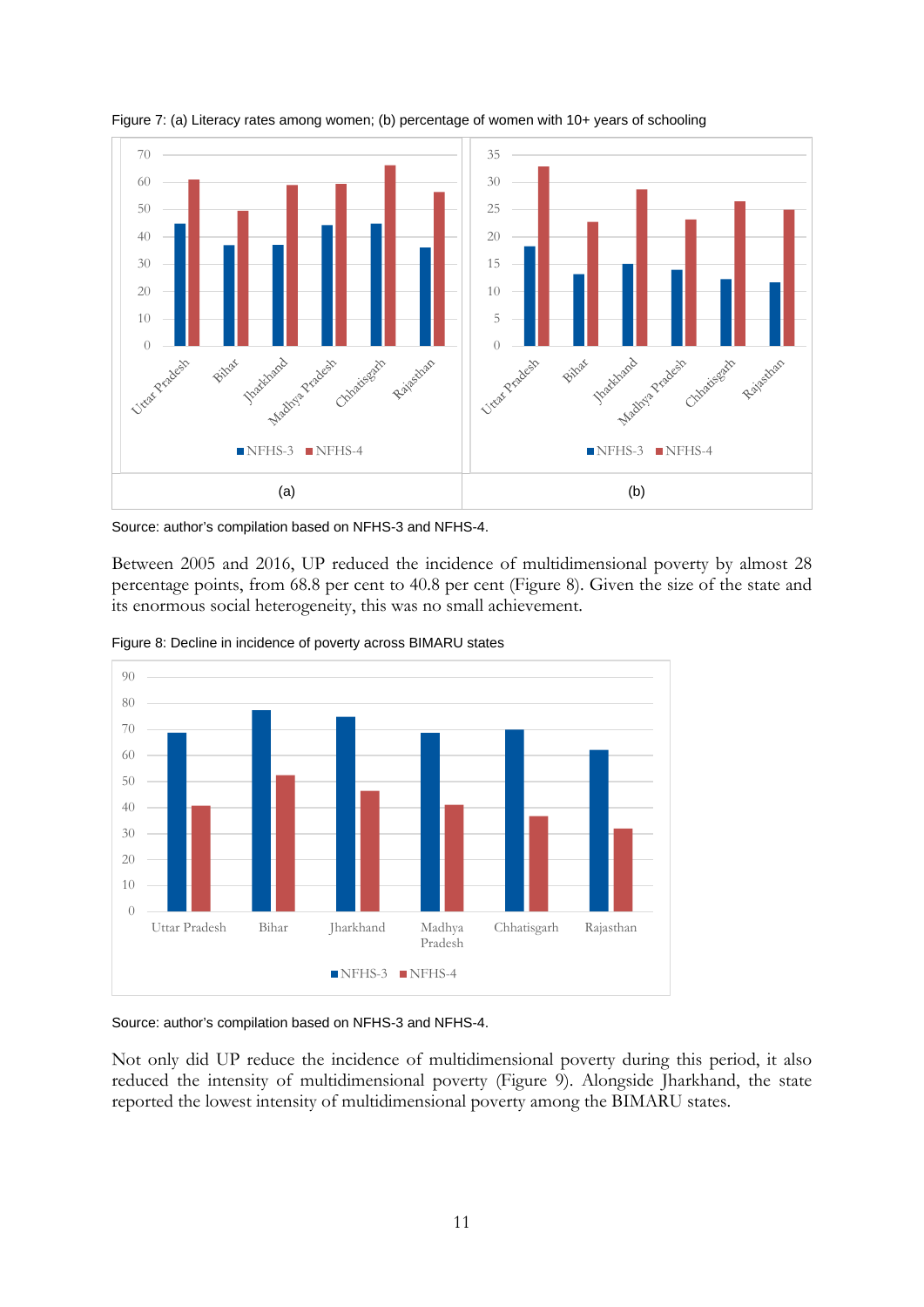

Figure 9: Decline in intensity of poverty across BIMARU states

Source: author's compilation based on NFHS-3 and NFHS-4.

#### **4.5 Improved state capacity since 2007**

Since 2007, state capacity in UP showed important improvements, especially compared to its own turbulent past. The per capita NSDP increased threefold between 2007 and 2017, and has continued its upward trajectory since (Figure 10).



Figure 10: Per capita NSDP: UP in comparative perspective

Source: author's compilation based on data from RBI (2020).

In 2017, UP's electorate handed a massive mandate to the BJP, rejecting both the SP and the BSP. Despite the 'upper castes' regaining their dominance of the UP Vidhan Sabha, the 'clear plebian character' of the BJP's electoral victory is undeniable (Verniers 2017). Furthermore, many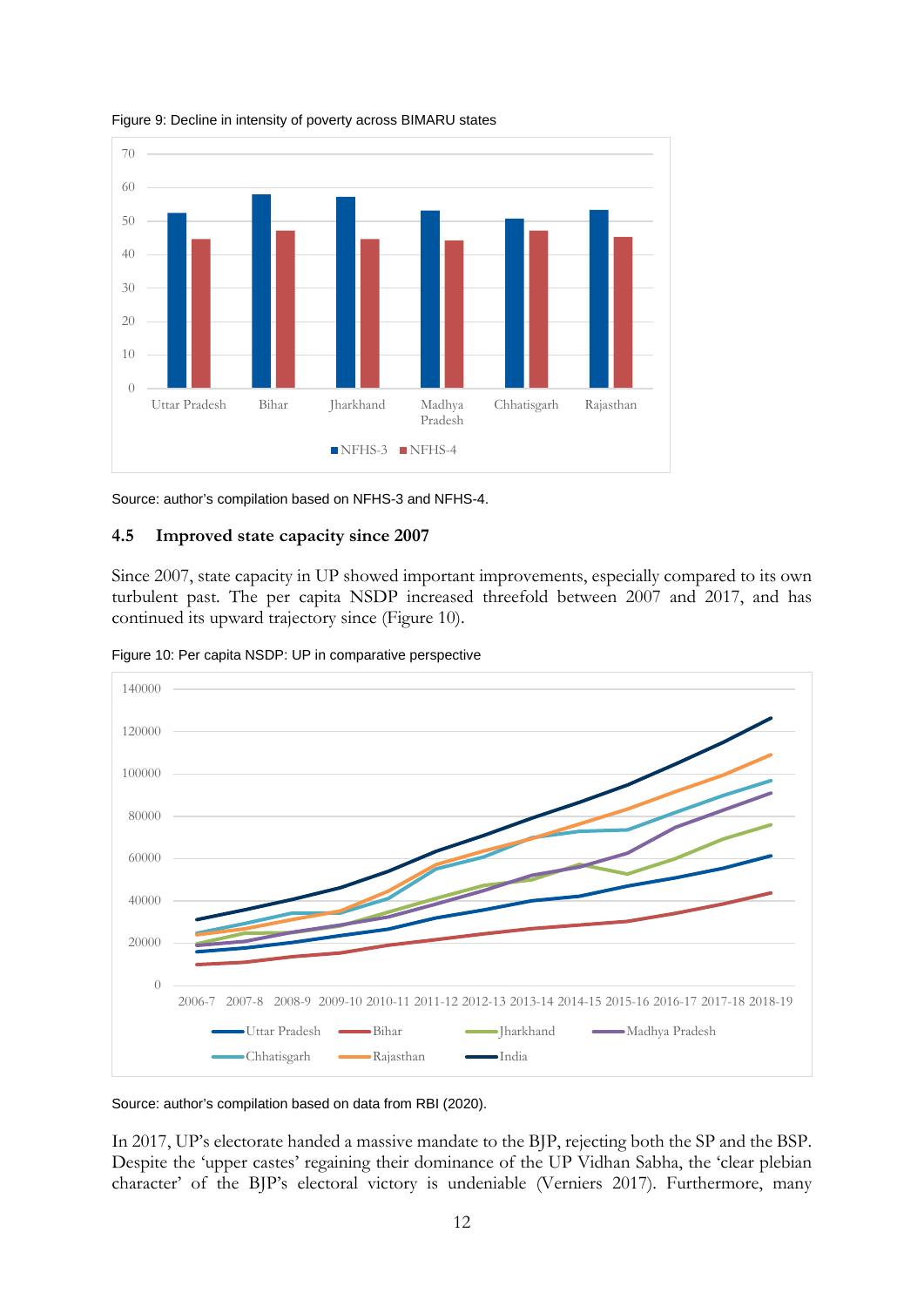communities marginalized within the 'lower castes' and Dalits have increased their representation in the Vidhan Sabha, albeit at the cost of Muslim representation, which now stands at a mere 6 per cent, the lowest since Independence (Scroll.in 2017, 14 May). Its inclusiveness vis-à-vis various Hindu castes was based on the exclusion of Muslims.

The BJP's election to power in UP was followed by the party's re-election to the Lok Sabha in 2019. Mr Adityanath (who also uses only one name), who assumed the position of chief minister, was a Hindu monk who was a leading light of the Hindutva movement in the state. The party's reach now seemed to mirror the Congress Party's dominance of Lok Sabhas and Vidhan Sabhas during the first two decades after Independence. Unlike the Congress chief ministers, who held power at the whim and pleasure of the national leadership, Mr Adityanath was a powerful leader in his own right. Like Ms Mayawati and Akhilesh Yadav before him, Mr Adityanath relied on his support within the state to hold the position of chief minister rather than the good wishes of the national BJP.

The state government formed by the BJP in 2017 benefited from the improvements in state effectiveness initiated by the previous governments led by the BSP and the SP over the previous decade. Where the BSP oversaw the investments required to improve health and educational facilities, the SP continued to support these improvements, culminating in the campaign to eradicate polio from the state. With the collapse of the Congress machinery, the state government was freed from its accountability upward to the national leadership and began to be accountable downward to the state's population. However, political instability continued to wrack the state, ending in 2007 when the BSP under Ms Mayawati was voted to power with a decisive mandate. The political stability enjoyed by the state after 2007 under chief ministers who were accountable to the people of the state rather than a Delhi-based leadership ensured that governments were able to effectively deliver development.

The state's investment in health personnel bears out this improvement. In 2005, the state government recruited 75 per cent of all required health workers and auxiliary nurse midwives in its sub-centres and primary health centres. By 2015, it recruited 98 per cent of all required personnel (RHS 2015: 30). Figures for recruitment of doctors in 2005 are not available, but by 2015 Yadav's government had filled 48 per cent of all sanctioned vacancies. Mr Adityanath's government had filled 70.9 per cent of all vacancies within two years of his tenure (RHS 2019: 109). Likewise, figures for recruitment of nursing staff in 2005 are not available. However, by 2015 almost half of all required vacancies had been filled, and by 2019 the state government reported a surplus of nursing staff. To be sure, the population coverage of community health centres, primary health centres, and sub-centres continues to be suboptimal, but the gradual improvements in the capacity of the state in UP cannot be ignored.

Nevertheless, these improvements in state capacity do not appear to have translated into effective management of the pandemic. Despite celebratory accounts offered by the state government and international organizations such as the WHO, ground reports compel us to take note of the veritable massacre that ripped through UP, especially during the second phase (The Caravan 2021, 30 May). The extent of casualties will perhaps never be known, but is estimated to be several times greater than has been officially reported, as shown in Figure 1.

## **5 Ideas in and about effective states**

Why did UP perform so poorly in managing the pandemic, despite increasing state effectiveness? If state effectiveness may be measured in terms of capacity, legitimacy, and authority, there is clear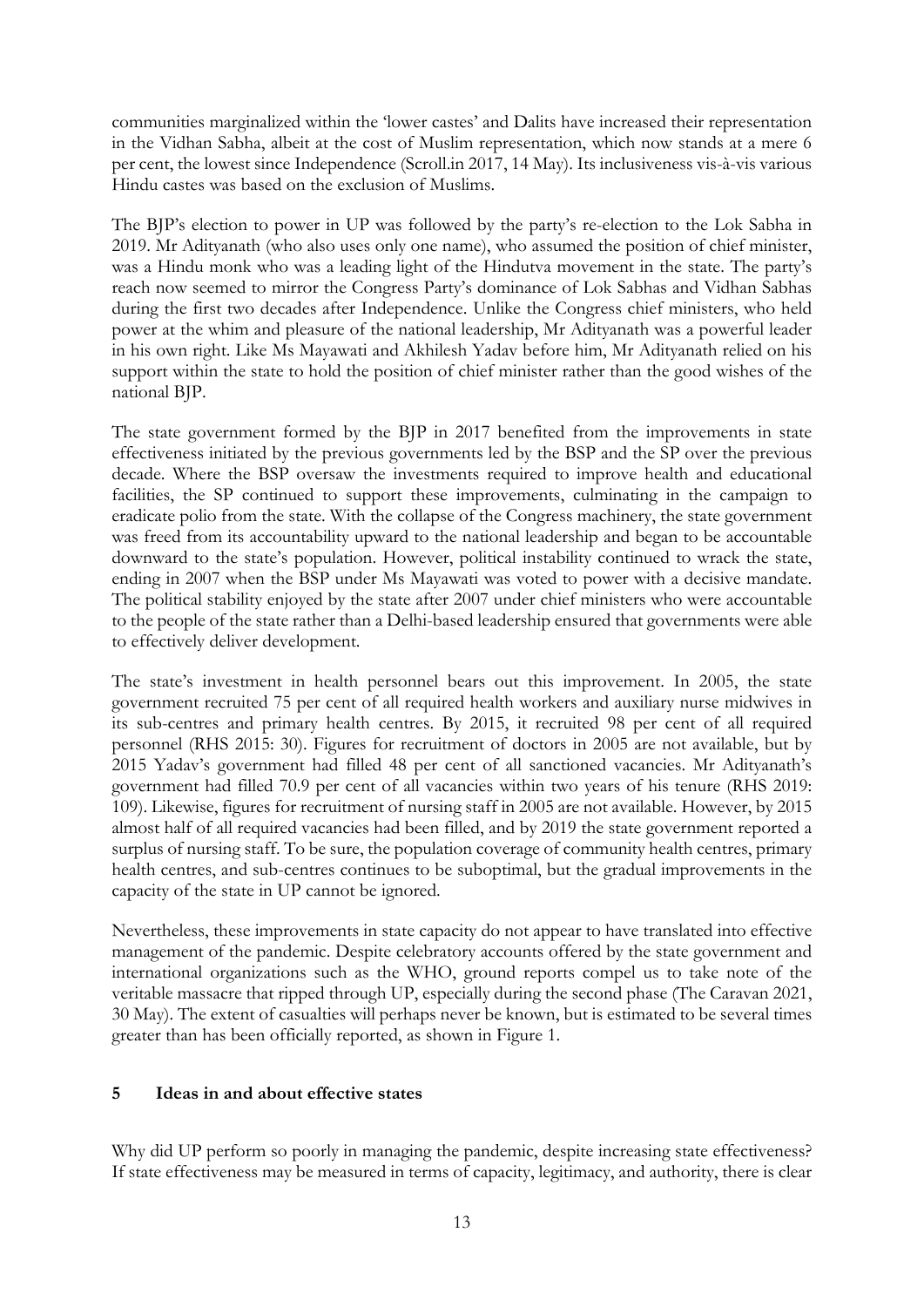evidence that the state in UP was well-endowed with them all. We have already noted the improvements in state capacity above, as evidenced by improved human development indicators in such sectors as education and health. We have also noted the increasing legitimacy of the state, as the elitist social coalition that underpinned the Congress governments in the first two decades after Independence gave way to a more inclusive social coalition headed first by Ms Mayawati and then by her rival Akhilesh Yadav. The legitimacy of the state in UP arguably expanded under Mr Adityanath, who took office as chief minister after the BJP's massive electoral win in 2017. The BJP won almost 40 per cent of the popular vote at an election that witnessed unprecedented voter turnout (61 per cent), which was much higher than the BSP had managed in 2007 (30 per cent, with voter turnout of 46 per cent) or the SP had garnered in 2012 (29 and 59 per cent, respectively). The authority of the state has also vastly expanded under Mr Adityanath's chief ministership, as the state government has showed little compunction in cracking down on dissent. [3](#page-15-0) Despite the improved state capacity, expanded legitimacy, and growing authority, the government's ideational commitments prevented it from effectively addressing the pandemic.

#### **5.1 From an inclusive social coalition to an ethnic social coalition**

The spectacular win of the BJP in the 2017 Vidhan Sabha elections was followed by the appointment of Mr Adityanath as the state's chief minister. Mr Adityanath combines his chief ministerial position with responsibilities as the head priest (mahant) of the Gorakhnath math, a prominent Hindu monastery in the north-east part of the state. A strong votary of Hindutva, the principle that Hindu ideas and traditions ought to be mainstreamed into politics and governance in the country, Mr Adityanath affirmed his commitment to establishing a 'Hindu Rashtra' (Hindu nation) in India (Hindustan Times 2017, 6 April).

The BJP's massive electoral victory was underpinned by a coalition across Hindu castes. Post-poll results suggested that the party won 62 per cent of the upper caste vote and 58 per cent of the OBC vote, but a mere 17 per cent of the Dalit vote and a tiny 2 per cent of the Muslim vote (India Today 2017, 18 March). The party's attempt to consolidate the Hindu vote was clear from the exclusion of Muslims from even the distribution of party tickets: not one Muslim candidate was fielded by the party in the 403 seats contested by the BJP and its allies. As a result, Muslims made up a mere 6 per cent of the legislators in the Vidhan Sabha, the lowest ever (Verniers 2017).

The ethnic social coalition cultivated by the BJP was ideationally committed to delivering on its commitment to Hindutva. In its electoral manifesto, the party had promised to commence constructing a grand temple to honour Lord Ram in Ayodhya, at the same site where its workers had razed the disputed mosque back in 1992. To that end, preparations for the construction of the temple continued in UP, despite the pandemic. On 5 August 2020, even as the country witnessed an upswing in the number of COVID cases, the prime minister himself, accompanied by Chief Minister Adityanath, came to Ayodhya to preside over the temple's ground-breaking ceremony. The construction of the temple continued apace, uninterrupted throughout the subsequent year, including when the second wave of COVID ripped through the countryside. Likewise, work proceeded on the Kashi Vishwanath Temple Corridor, another project aimed at restoring a temple dedicated to Lord Shiva, throughout the two waves of the pandemic, demonstrating the

<span id="page-15-0"></span><sup>&</sup>lt;sup>3</sup> The state government under Mr Adityanath has been notorious for using political repression on dissidents. For example, soon after coming to power in 2017 it hounded Dr Kafeel Khan, who highlighted the shortage of oxygen in the public hospital where he practiced. During early 2020, in the wake of protests against the controversial Citizenship Amendment Act (CAA), the government confiscated properties of protestors. As Mahmudabad and Verniers (2021) show, 'Cash rewards were promised to those helping with their arrest, and photographs of protesters, along with their addresses, were plastered on giant hoardings in Lucknow. It also revived the 1986 Gangster and Anti-Social Activities Act to unleash India's largest state-sponsored wave of police encounters.'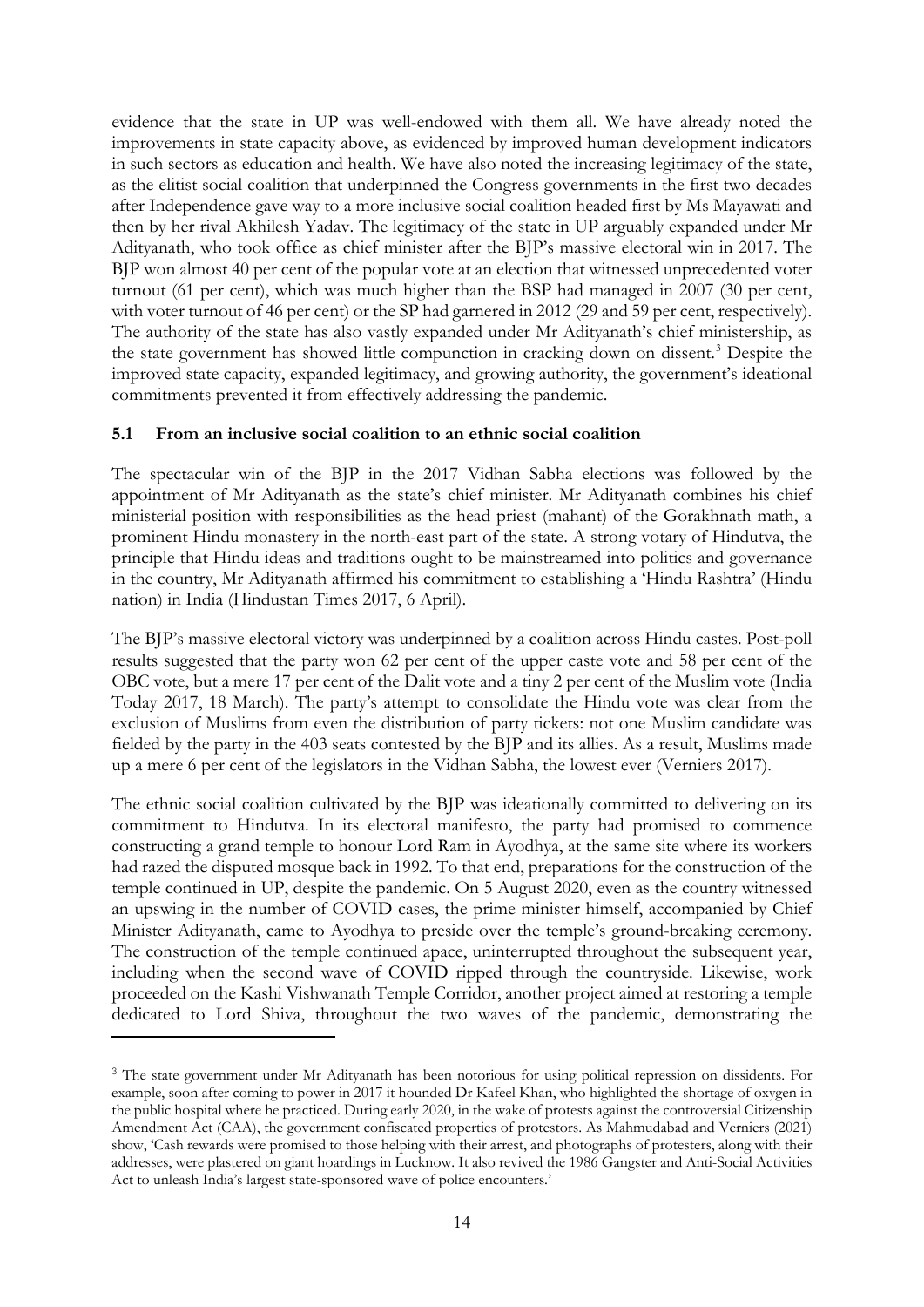government's commitment to Hindutva. The ideational commitment of the state government and the underlying ethnic social coalition together suggest an orientation of political priorities away from responding to the pandemic.

The second wave of the pandemic coincided with local government elections in UP. These were held to elect representatives of the three tiers of local government beneath the state government. These included 58,176 gram panchayats (village councils), 826 kshetra panchayats (block councils) that included 75,852 wards, and 75 zila panchayats (district councils) that in turn included 3,050 wards. Over 1.3 million candidates contested these elections to some 800,000 posts (Indian Express 2021, 11 May). Although local government elections are not contested on the party symbol, candidates are often aligned with and supported by the various state-level political parties. Against calls to postpone the elections, the BJP government insisted on conducting them as scheduled—perhaps hoping to consolidate its inroads into the rural areas of the state (Hindustan Times 2021, 5 May). Although the party's performance at the village level may not have been as good as it had expected, reports suggest that it swept the elections to the posts of the district council presidents, bagging 67 of the 75 presidencies. These elections were crucial to the party's efforts at consolidating power in the countryside ahead of the Vidhan Sabha elections scheduled for February and March 2022.

# **6 Conclusion**

The COVID-19 pandemic has exposed diverse state capacities across the world and within countries. The capacity of the state in UP has attracted much attention for its effectiveness in handling the pandemic. While there are enough reasons to be circumspect about the data emerging from that state, it is also important to situate the evolving capacity of the state within the broader context of political development.

The transformation of UP's polity from its narrow elitist social base to a broader-based inclusive social coalition arguably lay the social foundation of an effective state. Improvements in human development indicators, reduction in multidimensional poverty, and eradication of polio arguably prepared the state to contain the worst of the pandemic. The enhanced legitimacy of the state, bolstered by its inclusive social foundation, certainly lay the groundwork for an effective state. Further research is required on the social profile of the leaders, managers, and frontline workers who constitute the state; the social coalitions in which they are embedded; and the ideas that motivate them. These are essential so we can gain comprehensive insights into how states break the mould and are effective in improving the quality of life for their citizens, especially during crises like the COVID pandemic.

However, these improvements did not translate into an effective response to the raging pandemic. Under the ethnic social coalition spearheaded by the BJP under Mr Adityanath, the state demonstrated its ideational commitment to Hindutva rather than to public welfare. The result was the gruesome tragedy that befell the state during the summer of 2021.

## **References**

Ang, Y.Y. (2020). 'When COVID-19 Meets Centralized, Personalized Power'. *Nature Human Behaviour*, 4(5), 445–447. <https://doi.org/10.1038/s41562-020-0872-3>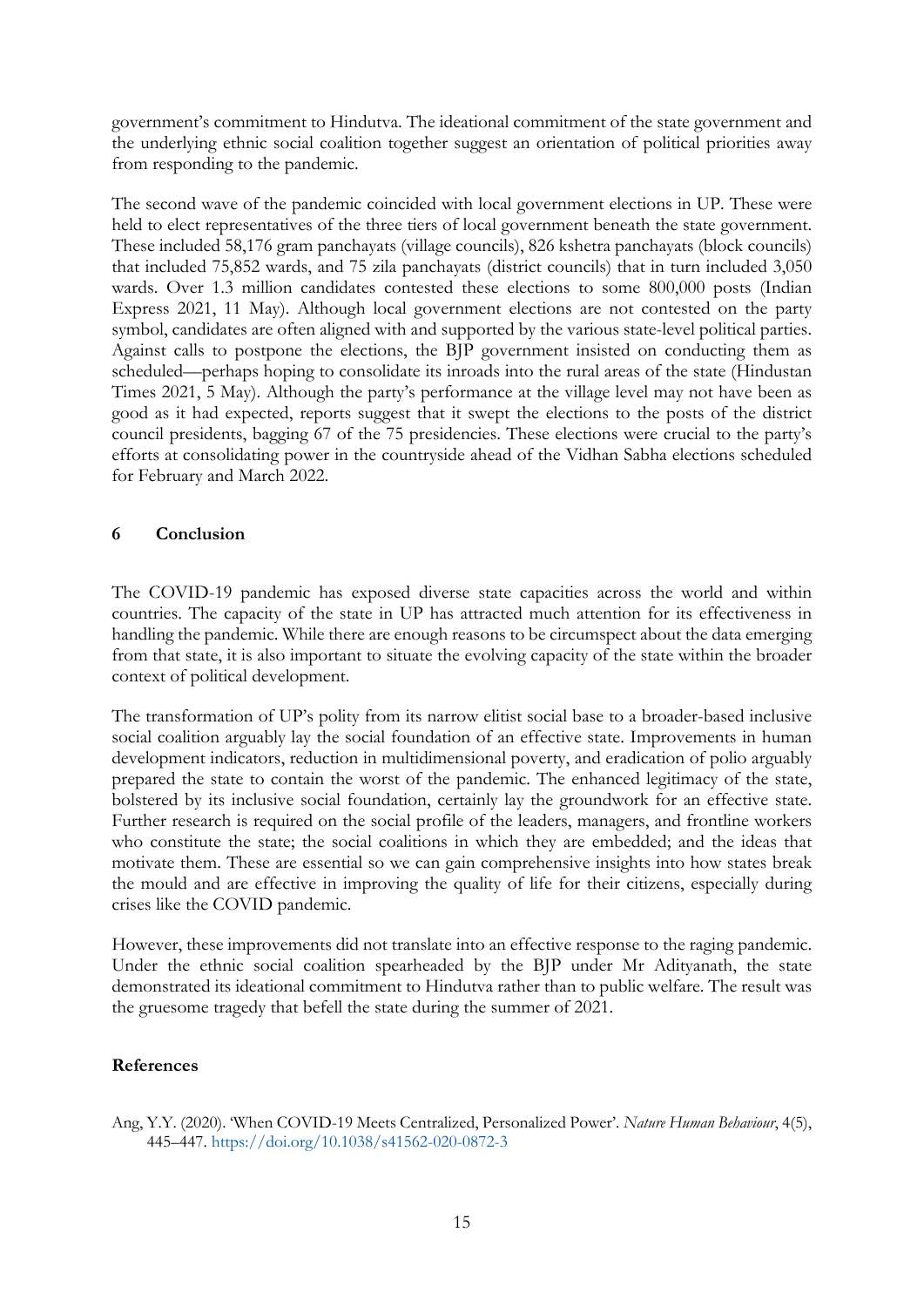- Article 14 (2021, 21 June). 'Death Count in 24 UP Districts 43 Times More Than Official Covid-19 Toll'. Available at:<https://www.article-14.com/post/untitled-60cf605395758> (accessed 16 May 2022).
- Basu, P., and R. Mazumder (2021). 'Regional Disparity of COVID-19 Infections: An Investigation Using State-Level Indian Data'. *Indian Economic Review*. <https://doi.org/10.1007/s41775-021-00113-w>
- BBC News (2021, 20 April). 'Covid in Uttar Pradesh: Coronavirus Overwhelms India's Most Populous State'. Available at: <https://www.bbc.co.uk/news/world-asia-india-56799303> (accessed 16 May 2022).
- BBC News (2021, 19 May). 'Covid-19: India's Holiest River is Swollen with Bodies'. Available at: <https://www.bbc.co.uk/news/world-asia-india-57154564> (accessed 16 May 2022).
- Business Standard (2013, 20 January). 'Under the Elephant's Spell'. Available at: [https://www.business](https://www.business-standard.com/article/beyond-business/under-the-elephant-s-spell-112032400005_1.html)[standard.com/article/beyond-business/under-the-elephant-s-spell-112032400005\\_1.html](https://www.business-standard.com/article/beyond-business/under-the-elephant-s-spell-112032400005_1.html) (accessed 16 May 2021).
- Business Standard (2013, 21 January). 'Are We Underestimating Mayawati?'. Available at: [https://www.business-standard.com/article/opinion/a-k-bhattacharya-are-we-underestimating](https://www.business-standard.com/article/opinion/a-k-bhattacharya-are-we-underestimating-mayawati-111111600029_1.html)[mayawati-111111600029\\_1.html](https://www.business-standard.com/article/opinion/a-k-bhattacharya-are-we-underestimating-mayawati-111111600029_1.html) (accessed 16 May 2021).
- The Caravan (2021, 30 May). 'Poverty, Panic and Panchayat Polls Led to Mass Burial of Bodies along UP Riverbanks'. Available at: [https://caravanmagazine.in/health/uttar-pradesh-ganga-river-bodies](https://caravanmagazine.in/health/uttar-pradesh-ganga-river-bodies-buried-floating-covid)[buried-floating-covid](https://caravanmagazine.in/health/uttar-pradesh-ganga-river-bodies-buried-floating-covid) (accessed 16 May 2021).
- Chandra, K. (2003). Why Ethnic Parties Succeed: Patronage and Ethnic Headcounts in India. Cambridge: Cambridge University Press. <https://doi.org/10.1017/9781108573481>
- First Post (2021, 21 May). 'COVID-19 Deaths in UP: State Says Three Teachers Died During Panchayat Polls; Staff Union Puts Count at 2,046'. Available at: [https://www.firstpost.com/india/covid-19](https://www.firstpost.com/india/covid-19-deaths-in-up-state-says-three-teachers-died-during-panchayat-polls-staff-union-puts-count-at-2046-9643171.html) [deaths-in-up-state-says-three-teachers-died-during-panchayat-polls-staff-union-puts-count-at-2046-](https://www.firstpost.com/india/covid-19-deaths-in-up-state-says-three-teachers-died-during-panchayat-polls-staff-union-puts-count-at-2046-9643171.html) [9643171.html](https://www.firstpost.com/india/covid-19-deaths-in-up-state-says-three-teachers-died-during-panchayat-polls-staff-union-puts-count-at-2046-9643171.html) (accessed 16 May 2022).
- Foreign Policy (2021). 'Fragile India, Strong India'. *Foreign Policy*. Available at: <https://foreignpolicy.com/2021/05/28/fragile-india-strong-india> (accessed 16 May 2022).
- Fukuyama, F. (2020). 'The Pandemic and Political Order: It Takes a State'. *Foreign Affairs*, (July/August). Available at: [https://www.foreignaffairs.com/articles/world/2020-06-09/pandemic-and-political](https://www.foreignaffairs.com/articles/world/2020-06-09/pandemic-and-political-order)[order](https://www.foreignaffairs.com/articles/world/2020-06-09/pandemic-and-political-order) (accessed 27 May 2022).
- Gisselquist, R.M., and A. Vaccaro (2021). 'COVID-19 and the State'. WIDER Working Paper 80/2021. Helsinki: UNU-WIDER. <https://doi.org/10.35188/UNU-WIDER/2021/018-4>
- The Hindu (2007, 14 September). 'Mayawati to Develop Gram Sabhas'. Available at: [https://www.thehindu.com/todays-paper/tp-national/Mayawati-to-develop-gram](https://www.thehindu.com/todays-paper/tp-national/Mayawati-to-develop-gram-sabhas/article14834993.ece)[sabhas/article14834993.ece](https://www.thehindu.com/todays-paper/tp-national/Mayawati-to-develop-gram-sabhas/article14834993.ece) (accessed 16 May 2021).
- Hindustan Times (2017, 6 April). 'Yogi Adityanath Says Nothing Wrong with Hindu Rashtra Concept, BJP Defends Him'. Available at: [https://www.hindustantimes.com/india-news/up-cm-yogi-adityanath](https://www.hindustantimes.com/india-news/up-cm-yogi-adityanath-says-there-s-nothing-wrong-with-hindu-rashtra-concept-bjp-defends-him/story-aJcX0rQV7bpclddfm80P8I.html)[says-there-s-nothing-wrong-with-hindu-rashtra-concept-bjp-defends-him/story](https://www.hindustantimes.com/india-news/up-cm-yogi-adityanath-says-there-s-nothing-wrong-with-hindu-rashtra-concept-bjp-defends-him/story-aJcX0rQV7bpclddfm80P8I.html)[aJcX0rQV7bpclddfm80P8I.html](https://www.hindustantimes.com/india-news/up-cm-yogi-adityanath-says-there-s-nothing-wrong-with-hindu-rashtra-concept-bjp-defends-him/story-aJcX0rQV7bpclddfm80P8I.html) (accessed 16 May 2021).
- Hindustan Times (2021, 5 May). 'Setback for BJP in Key Areas in UP Panchayat Elections'. Available at: [https://www.hindustantimes.com/india-news/spmakes-gains-bjp-jolted-in-up-panchayat-polls-](https://www.hindustantimes.com/india-news/spmakes-gains-bjp-jolted-in-up-panchayat-polls-101620154099505.html)[101620154099505.html](https://www.hindustantimes.com/india-news/spmakes-gains-bjp-jolted-in-up-panchayat-polls-101620154099505.html) (accessed 16 May 2021).
- IIT Kanpur (2021). 'Covid War, UP Model: Strategies, Tactics, Impact'. Report. Kanpur: Indian Institute of Technology Kanpur.
- Imai, K.S., N. Kaicker, and R. Gaiha (2021). 'Severity of the COVID-19 Pandemic in India'. *Review of Development Economics*, 25(2): 517–546.<https://doi.org/10.1111/rode.12779>
- Independent (2008, 4 February). 'Mayawati Kumari: Untouchable and Unstoppable'. Available at: [https://www.independent.co.uk/news/world/asia/mayawati-kumari-untouchable-and-unstoppable-](https://www.independent.co.uk/news/world/asia/mayawati-kumari-untouchable-and-unstoppable-777695.html)[777695.html](https://www.independent.co.uk/news/world/asia/mayawati-kumari-untouchable-and-unstoppable-777695.html) (accessed 16 May 2021).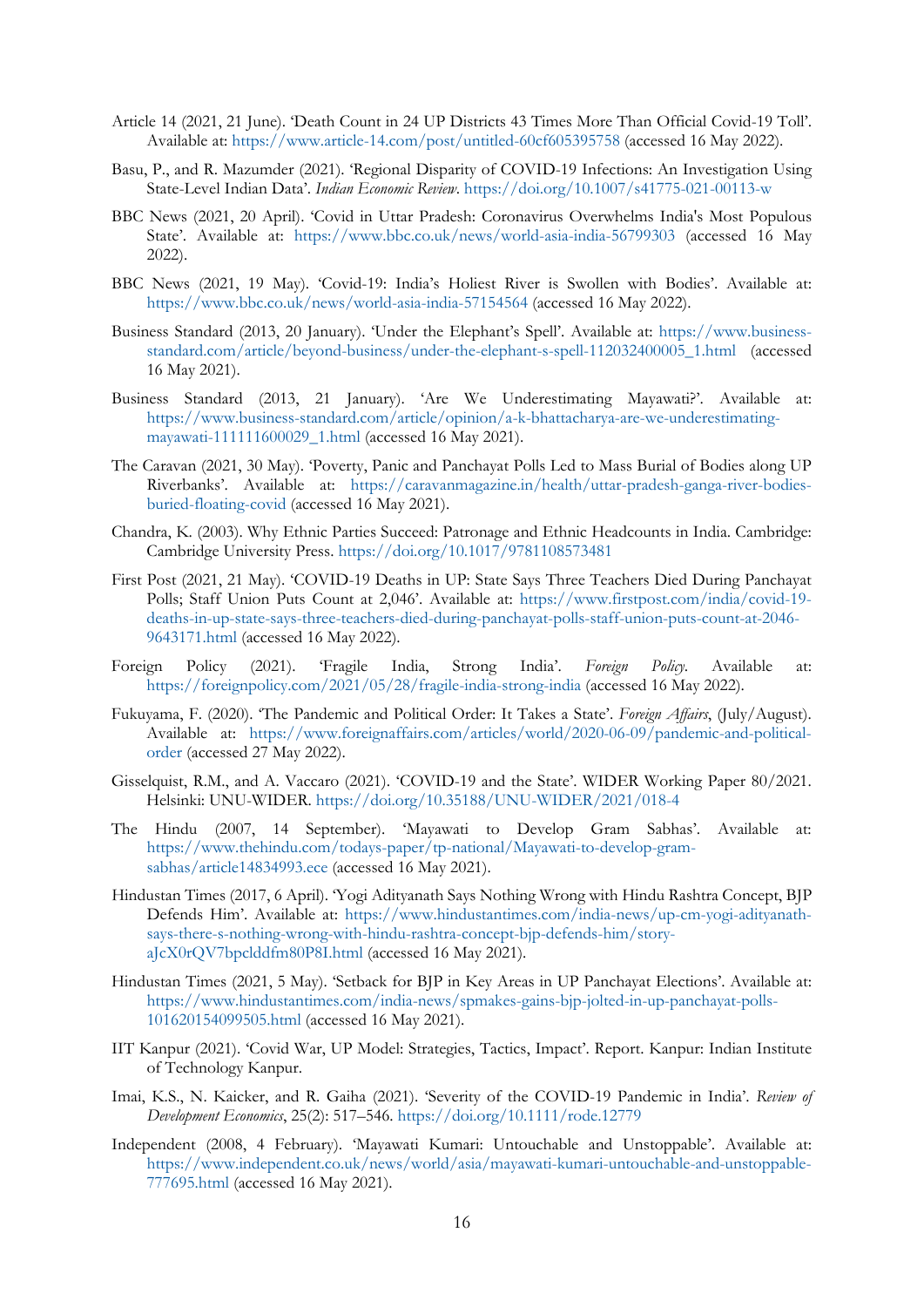- India Today (2011, 12 November). 'UP Polls: Mayawati Uses Rival Mulayam's Election Symbol "Bicycle"'. Available at: [https://www.indiatoday.in/magazine/nation/story/20111121-up-polls-mayawati-uses](https://www.indiatoday.in/magazine/nation/story/20111121-up-polls-mayawati-uses-rival-mulayam-singh-yadavs-election-vehicle-749669-2011-11-12)[rival-mulayam-singh-yadavs-election-vehicle-749669-2011-11-12](https://www.indiatoday.in/magazine/nation/story/20111121-up-polls-mayawati-uses-rival-mulayam-singh-yadavs-election-vehicle-749669-2011-11-12) (accessed 16 May 2021).
- India Today (2017, 18 March). 'Beating Them at Their Own Game'. Available at: [https://www.indiatoday.in/magazine/cover-story/story/20170327-uttar-pradesh-election-results-](https://www.indiatoday.in/magazine/cover-story/story/20170327-uttar-pradesh-election-results-2017-bjp-congress-samajwadi-party-bsp-986020-2017-03-18)[2017-bjp-congress-samajwadi-party-bsp-986020-2017-03-18](https://www.indiatoday.in/magazine/cover-story/story/20170327-uttar-pradesh-election-results-2017-bjp-congress-samajwadi-party-bsp-986020-2017-03-18) (accessed 16 May 2021).
- India Today (2021, 30 July). 'Kerala and Maharashtra Did Least Under Reporting of Covid Cases: ICMR Study'. Available at: [https://www.indiatoday.in/coronavirus-outbreak/story/kerala-and](https://www.indiatoday.in/coronavirus-outbreak/story/kerala-and-maharashtra-did-least-under-reporting-of-covid-cases-icmr-study-1834767-2021-07-30)[maharashtra-did-least-under-reporting-of-covid-cases-icmr-study-1834767-2021-07-30](https://www.indiatoday.in/coronavirus-outbreak/story/kerala-and-maharashtra-did-least-under-reporting-of-covid-cases-icmr-study-1834767-2021-07-30) (accessed 16 May 2022).
- Indian Express (2021, 11 May). 'Explained: What Uttar Pradesh Panchayat Election Results Mean for BJP and Opposition'. Available at: [https://indianexpress.com/article/explained/what-up-panchayat](https://indianexpress.com/article/explained/what-up-panchayat-election-results-mean-for-bjp-and-opposition-7303566/)[election-results-mean-for-bjp-and-opposition-7303566/](https://indianexpress.com/article/explained/what-up-panchayat-election-results-mean-for-bjp-and-opposition-7303566/) (accessed 16 May 2021).
- Jaffrelot, C., and G. Verniers (2012). 'Castes, Communities and Parties in Uttar Pradesh'. *Economic and Political Weekly*, 37(42): 89–93.
- Kohli, A. (2012). *Penury Amid Plenty in the New India.* Cambridge: Cambridge University Press. <https://doi.org/10.1017/CBO9781139015080>
- Kujur, S.K., and D. Goswami (2020). 'COVID-19: Severity of the Pandemic and Responses of Indian States'. *Journal of Public Affairs*, 20(4): e2362.<https://doi.org/10.1002/pa.2362>
- Mahmudabad, A., and G. Verniers (2021). 'The UP Model, or How Not to Face a Pandemic'. *Indian Express*, 21 May. Available at: [https://indianexpress.com/article/opinion/columns/utta5r-pradesh-covid](https://indianexpress.com/article/opinion/columns/utta5r-pradesh-covid-cases-deaths-vaccine-shortage-national-security-act-yogi-adityanath-7308625)[cases-deaths-vaccine-shortage-national-security-act-yogi-adityanath-7308625](https://indianexpress.com/article/opinion/columns/utta5r-pradesh-covid-cases-deaths-vaccine-shortage-national-security-act-yogi-adityanath-7308625) (accessed 27 May 2022).
- Mao, Y. (2021). 'Political Institutions, State Capacity, and Crisis Management: A Comparison of China and South Korea'. *International Political Science Review*, 42(3): 316–332. <https://doi.org/10.1177/0192512121994026>
- NDTV (2020, 17 November). 'WHO Praises UP Government's "Exemplary" Efforts for Covid Management'. Available at: [https://www.ndtv.com/india-news/who-praises-uttar-pradesh](https://www.ndtv.com/india-news/who-praises-uttar-pradesh-governments-exemplary-efforts-for-covid-19-management-2326399)[governments-exemplary-efforts-for-covid-19-management-2326399](https://www.ndtv.com/india-news/who-praises-uttar-pradesh-governments-exemplary-efforts-for-covid-19-management-2326399) (accessed 16 May 2022).
- NDTV (2021, 13 May). 'Bodies Found Buried in Sand on Banks of Ganga in Uttar Pradesh's Unnao'. Available at: [https://www.ndtv.com/india-news/bodies-found-buried-in-sand-by-ganga-river-in](https://www.ndtv.com/india-news/bodies-found-buried-in-sand-by-ganga-river-in-uttar-pradeshs-unnao-2440517)[uttar-pradeshs-unnao-2440517](https://www.ndtv.com/india-news/bodies-found-buried-in-sand-by-ganga-river-in-uttar-pradeshs-unnao-2440517) (accessed 16 May 2022).
- Patterson, A.S., and E. Balogun, E. (2021). 'African Responses to COVID-19: The Reckoning of Agency?' *African Studies Review*.<https://doi.org/10.1017/asr.2020.122>
- The Print (2021, 30 July). 'Bihar Detected Only 1 in 134 Covid Cases, UP 1 in 100, Kerala 1 in Six, Govt Data Shows'. Available at: [https://theprint.in/health/bihar-detected-only-1-in-134-covid-cases-up-1](https://theprint.in/health/bihar-detected-only-1-in-134-covid-cases-up-1-in-100-kerala-1-in-six-govt-data-shows/705950) [in-100-kerala-1-in-six-govt-data-shows/705950](https://theprint.in/health/bihar-detected-only-1-in-134-covid-cases-up-1-in-100-kerala-1-in-six-govt-data-shows/705950) (accessed 16 May 2021).
- RBI (2020). *Annual Report of the Reserve Bank of India.* Available at: <https://www.rbi.org.in/scripts/PublicationsView.aspx?id=20414> (accessed 27 May 2022).
- RHS (2015). *Rural Health Statistics*. New Delhi: Ministry of Health and Family Welfare Statistics Division, Government of India.
- RHS (2019). *Rural Health Statistics*. New Delhi: Ministry of Health and Family Welfare Statistics Division, Government of India.
- Scroll.in (2014, 19 April). 'Powerless Under Akhilesh, the Poor in Lucknow Want Either Mayawati or Aamir Khan'. Available at: [https://scroll.in/article/662299/powerless-under-akhilesh-the-poor-in](https://scroll.in/article/662299/powerless-under-akhilesh-the-poor-in-lucknow-want-either-mayawati-or-aamir-khan)[lucknow-want-either-mayawati-or-aamir-khan](https://scroll.in/article/662299/powerless-under-akhilesh-the-poor-in-lucknow-want-either-mayawati-or-aamir-khan) (accessed 16 May 2021).
- Scroll.in (2017, 14 May). 'Uttar Pradesh 2017: THESE 13 CHARTS EXAMINE the BJP's Surge in India's Heartland'. Available at: [https://scroll.in/article/831675/uttar-pradesh-2017-these-13-charts](https://scroll.in/article/831675/uttar-pradesh-2017-these-13-charts-examine-the-bjps-surge-in-indias-heartland)[examine-the-bjps-surge-in-indias-heartland](https://scroll.in/article/831675/uttar-pradesh-2017-these-13-charts-examine-the-bjps-surge-in-indias-heartland) (accessed 16 May 2021).